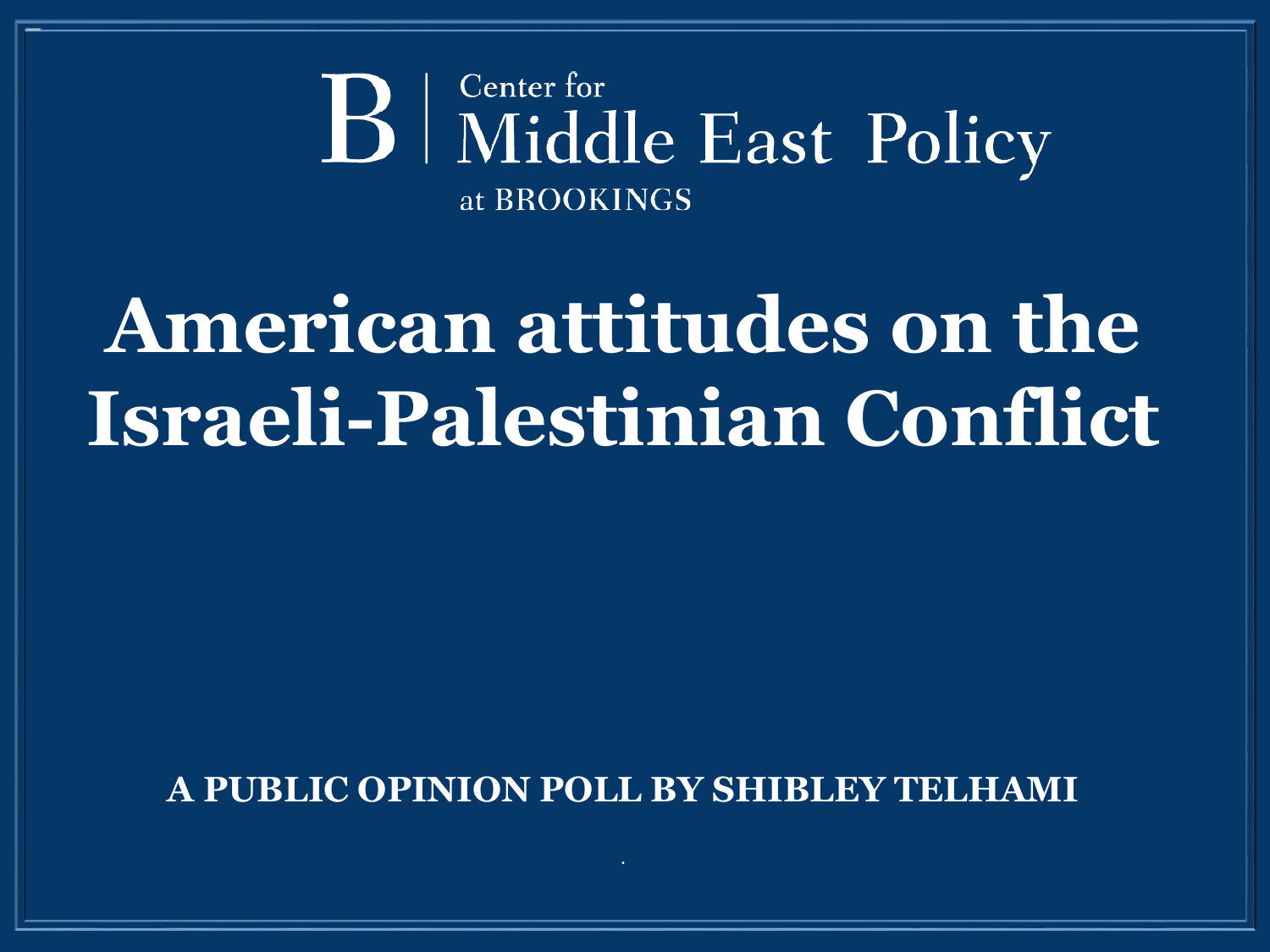*A survey sponsored by the*

**University of Maryland Critical Issues Poll\***

*fielded by* **Nielsen Scarborough**

Valuable assistance was provided by Neil Schwartz, Scott Willoth, and Jordan Evangelista from Nielsen Scarborough. Brittany Kyser, Rachel Slattery, and Anne Peckham were particularly helpful.

\*The University of Maryland Critical Issues Poll probes domestic and international issues that are central to our policy discourse and is led by Professors Shibley Telhami and Stella Rouse.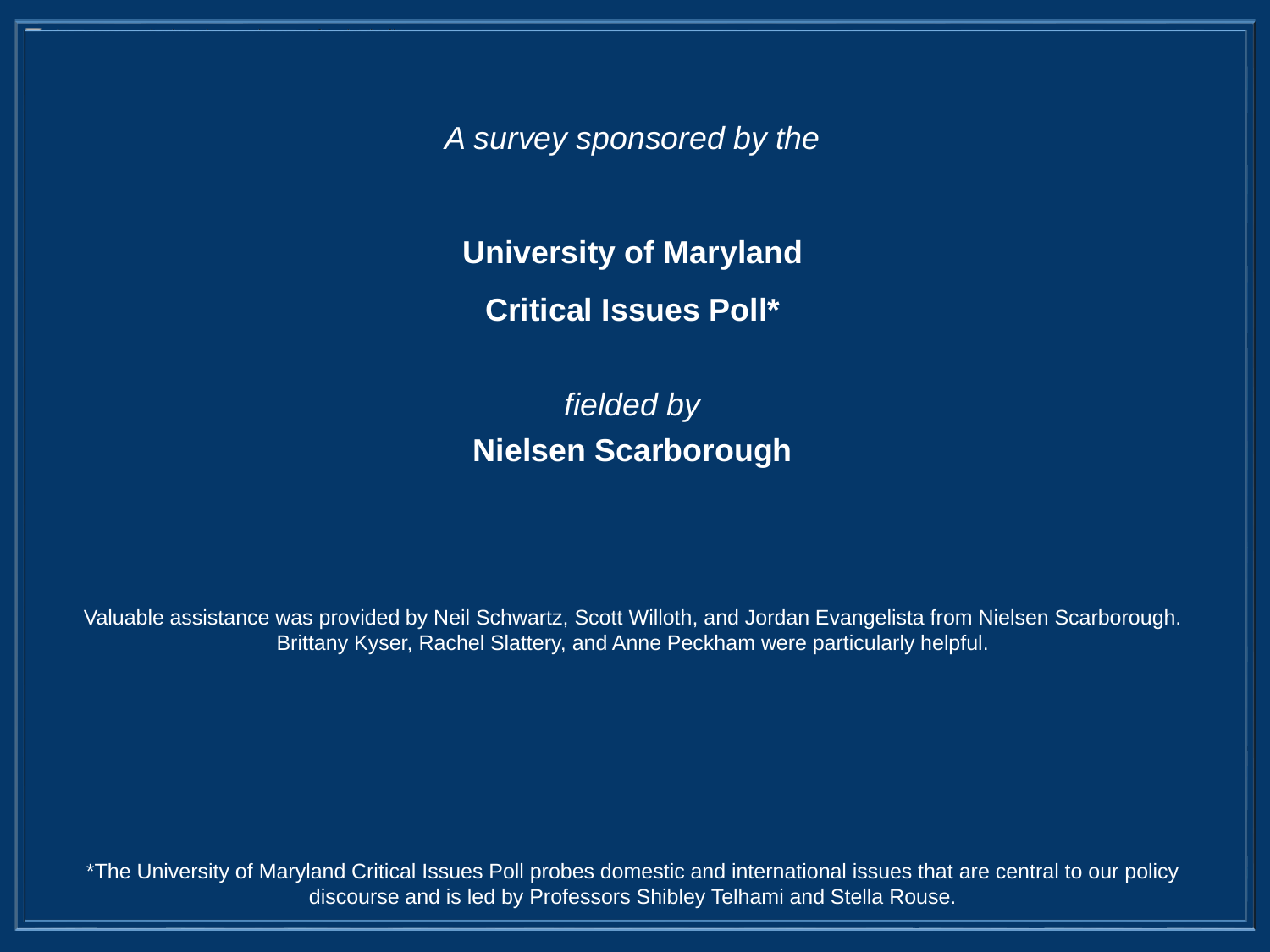# **Survey Methodology (October 2016)**

The survey was conducted October 5-14, 2016 with a panel consisting of a probability-based representative sample. The panel was recruited by Nielsen Scarborough from its larger probability-based national panel, which was recruited by mail and telephone using a random sample of households provided by Survey Sampling International. A national sample of 1528 panelists completed the survey. Responses were weighted by age, gender, income, education, race, and geographic region using benchmarks from the U.S. Census. The survey was also weighted by partisan identification. The margin of error is 2.5%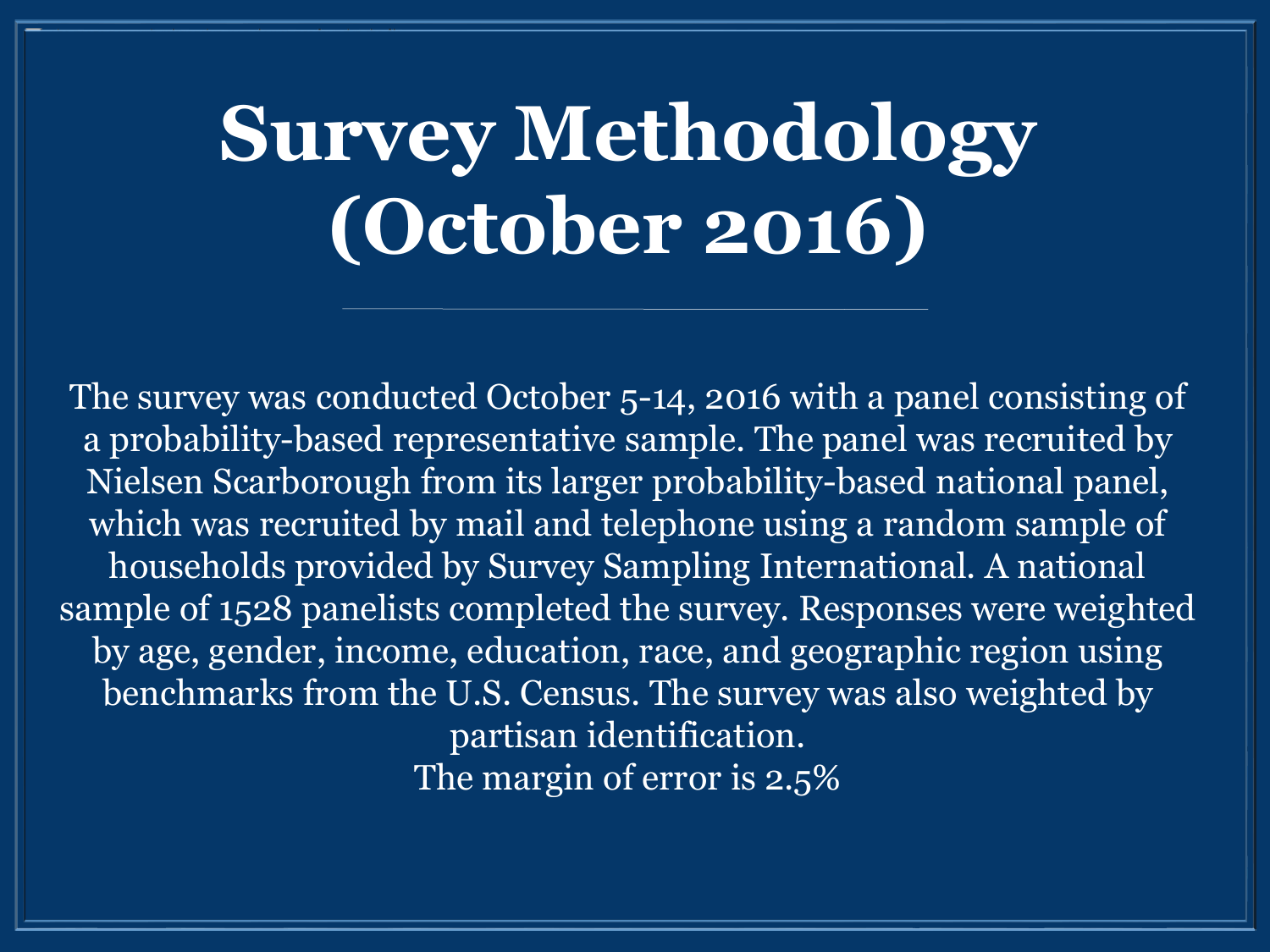# **Survey Methodology (November 2016)**

The survey was conducted November 18-23, 2016 with a panel consisting of a probability-based representative sample. The panel was recruited by Nielsen Scarborough from its larger probability-based national panel, which was recruited by mail and telephone using a random sample of households provided by Survey Sampling International. A national sample of 1042 panelists completed the survey. Responses were weighted by age, gender, income, education, race, and geographic region using benchmarks from the U.S. Census. The survey was also weighted by partisan identification. The margin of error is 3.04%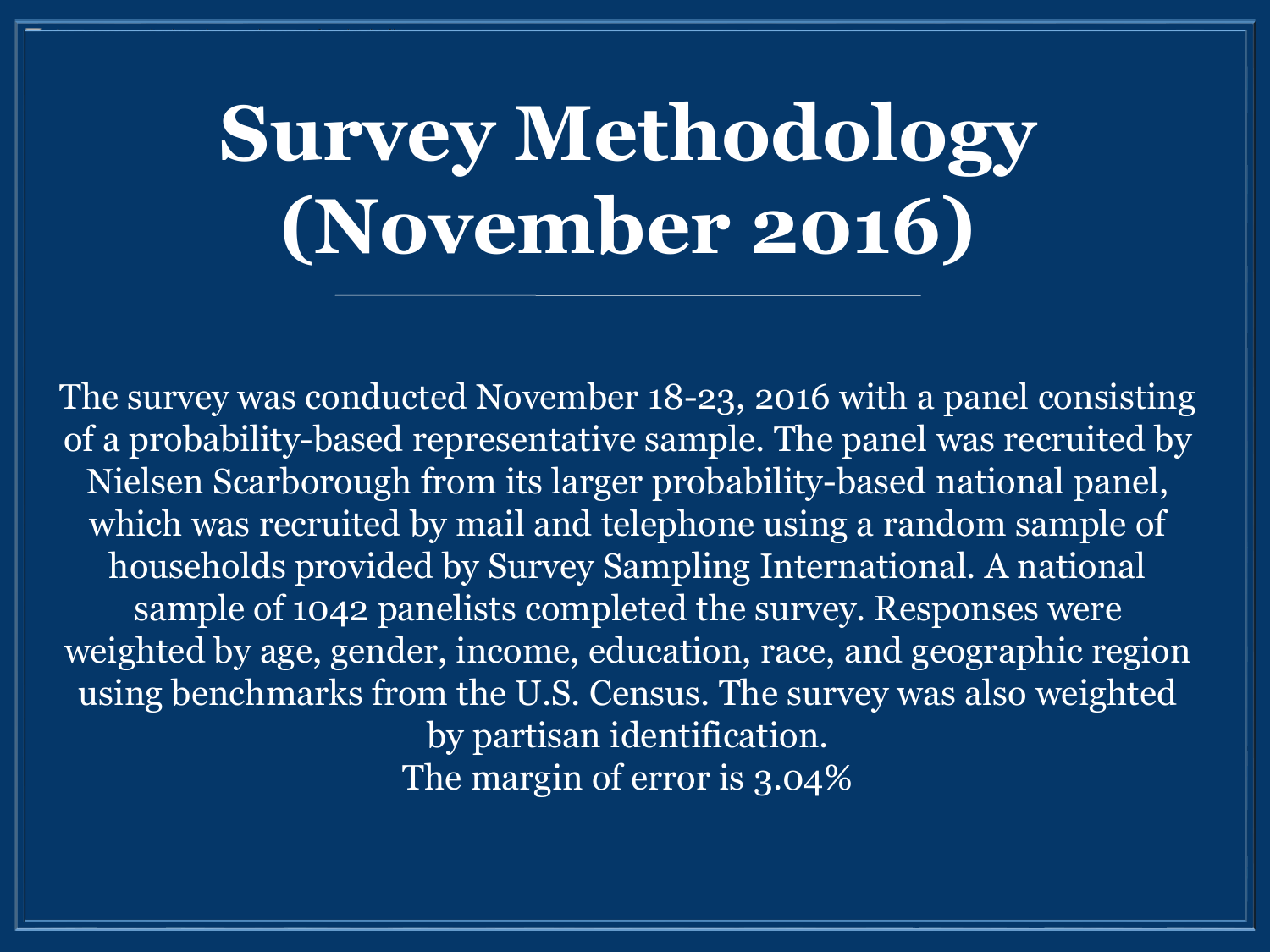**Which of the following should be America's top global priorities? (Please Select Two)**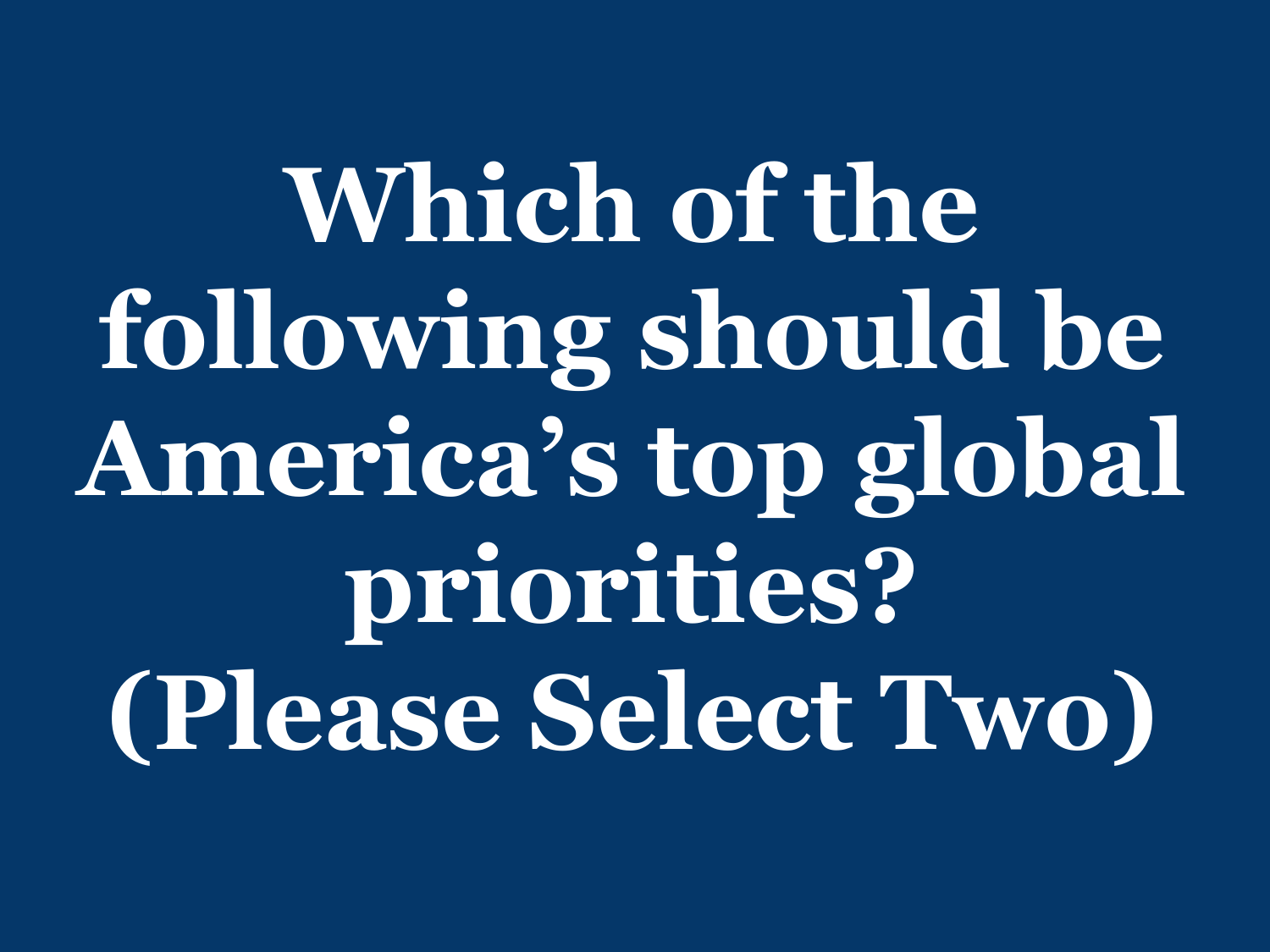#### **Which of the following issues should be America's top global priorities? (Please Select Two)**

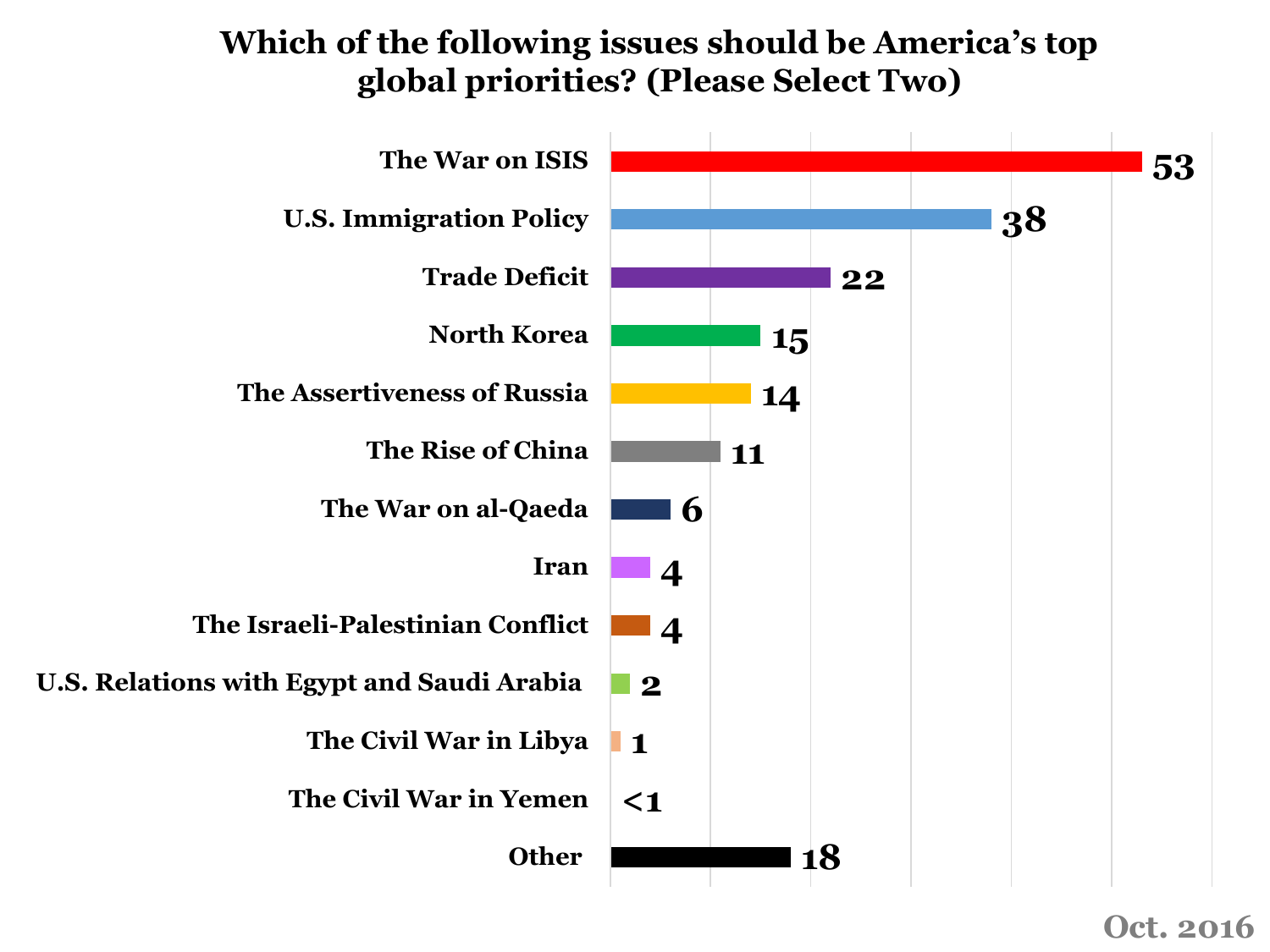**American Attitudes toward the Israeli-Palestinian Conflict**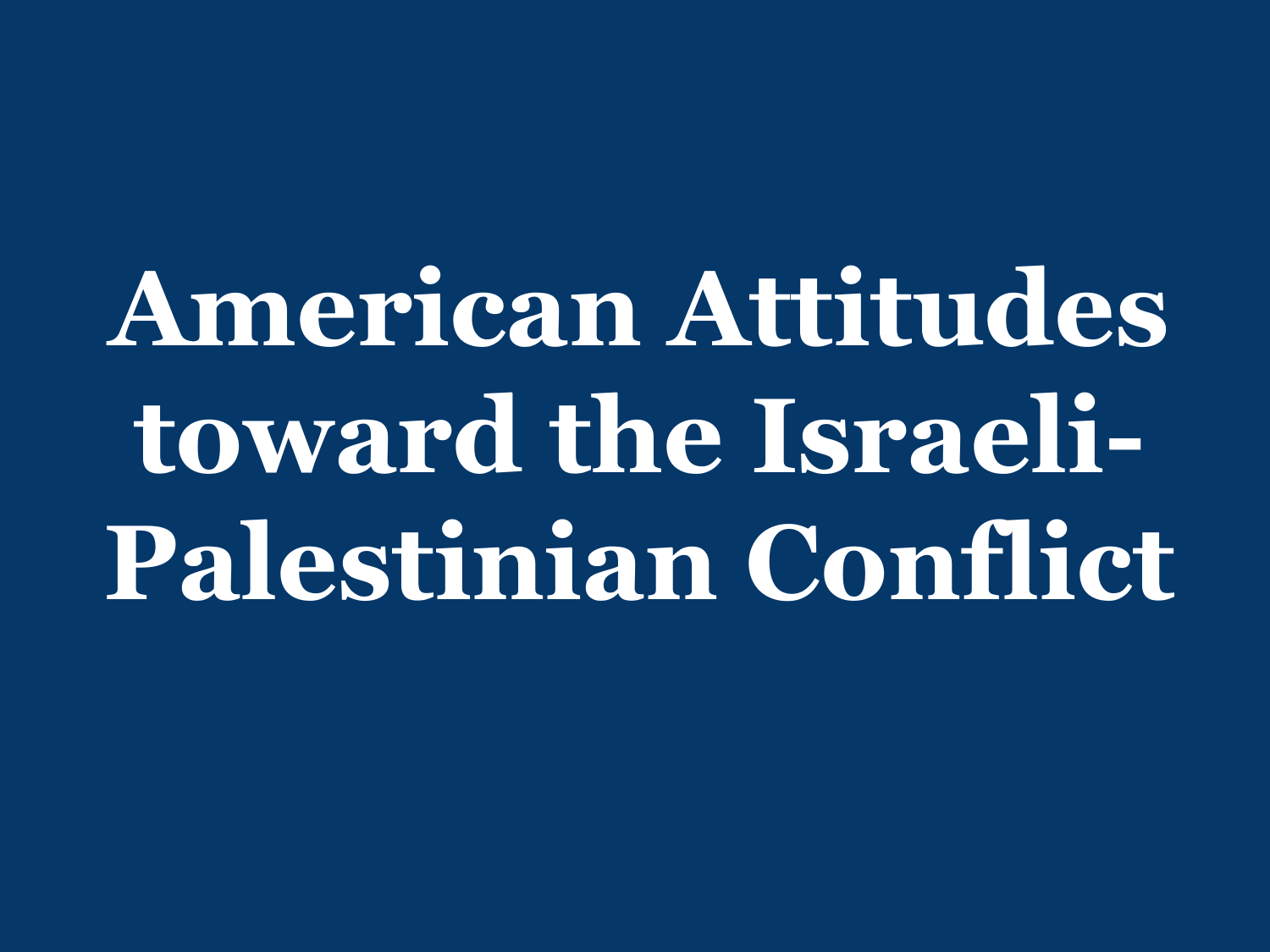**Thinking about U.S. interests, how important of an issue is the Israeli-Palestinian conflict?**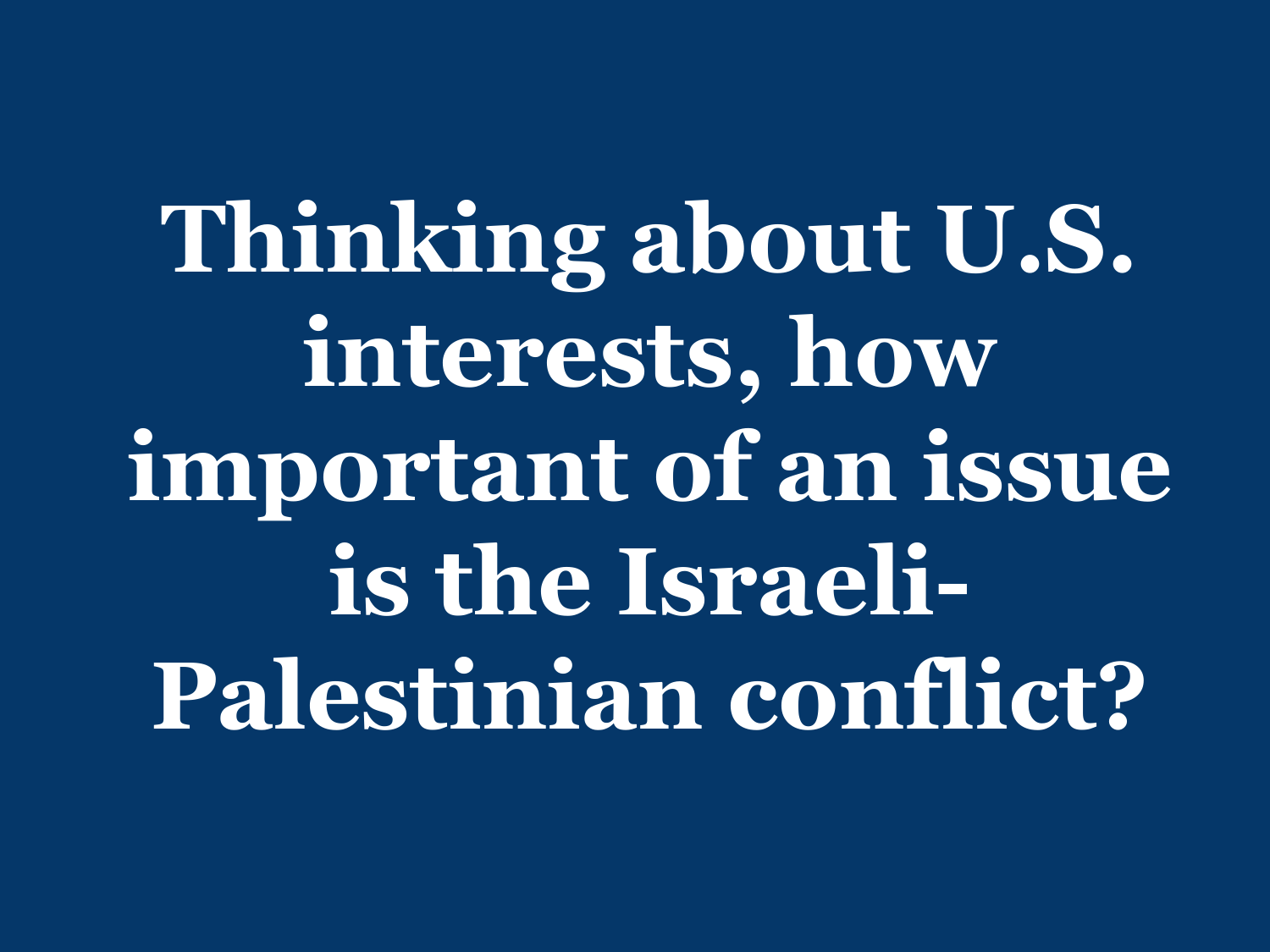

**Oct. 2016**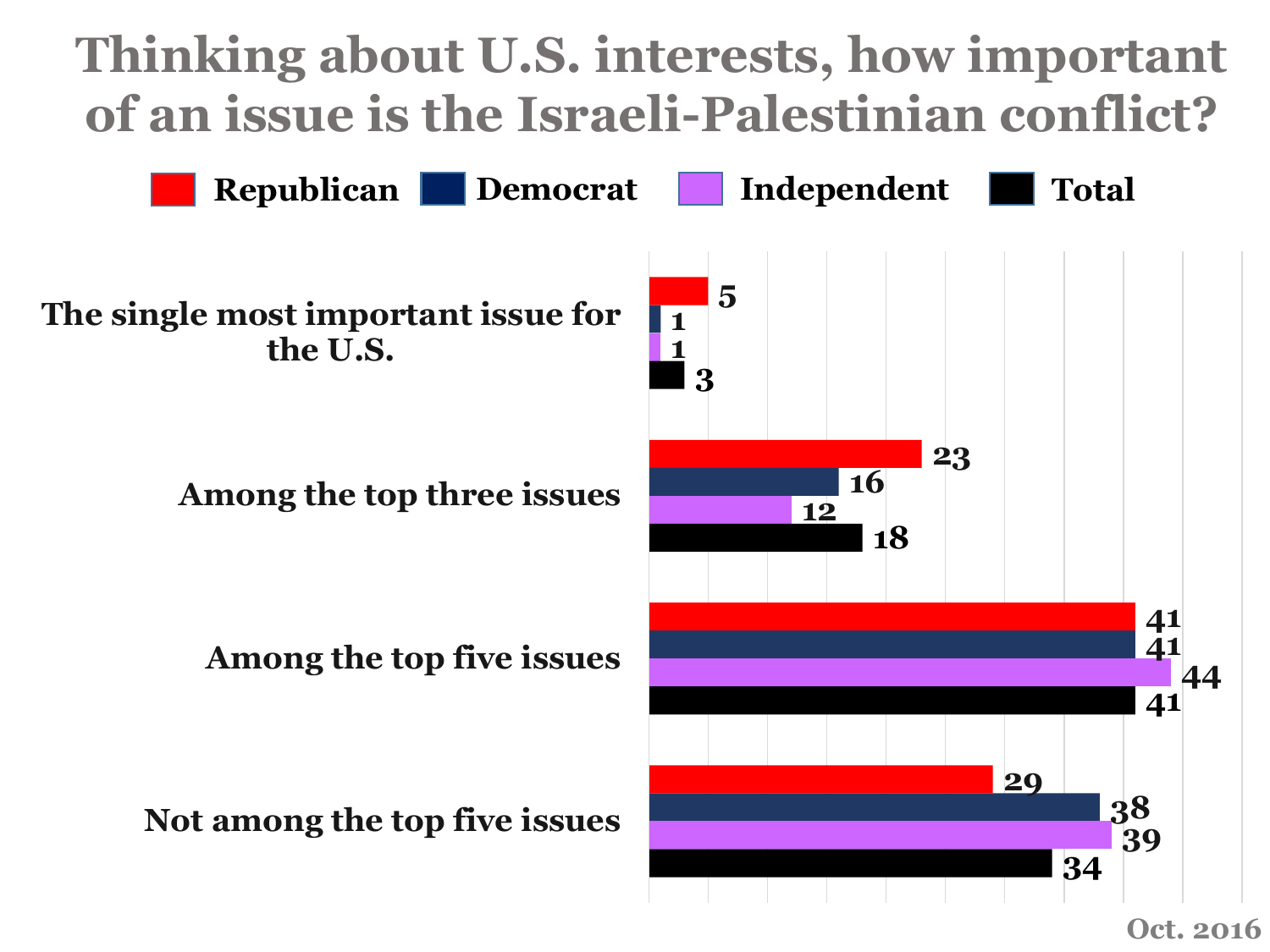**As you may know, there have been suggestions that the UN Security Council should endorse the establishment of a Palestinian state. This idea has received some support in Europe, but opposition in Israel. If the UN Security Council considers such a plan, what do you think the U.S. should do as a member of the UN Security Council?**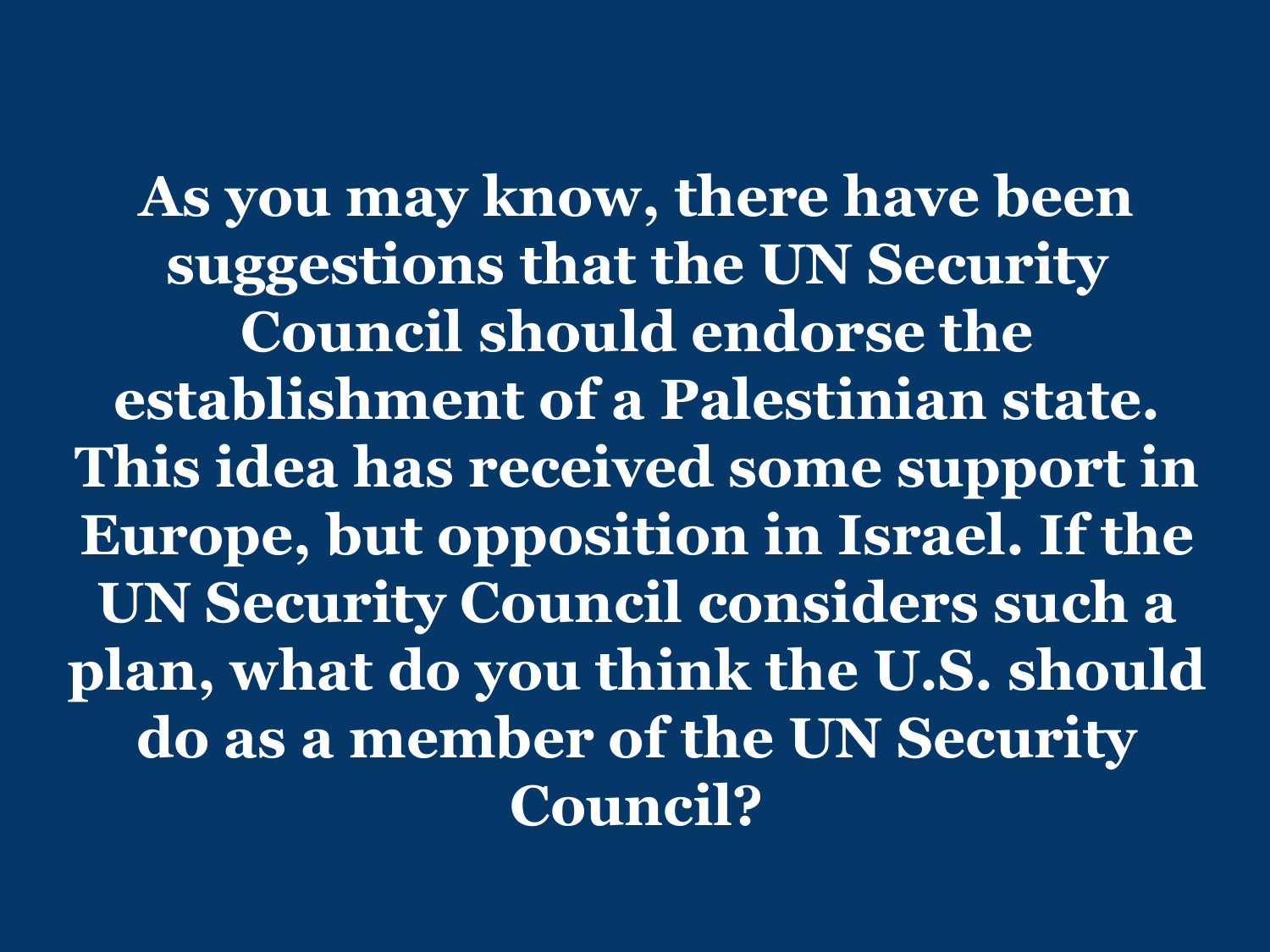## **What do you think the U.S. should do as a member of the UN Security Council?**

**Republican Democrat Independent Total**

**Nov. 2016**

**Vote in favor of endorsing the establishment of a Palestinian state**

**Vote against endorsing the establishment of a Palestinian state including using America's veto power to prevent such an endorsement**

**Abstain from voting**

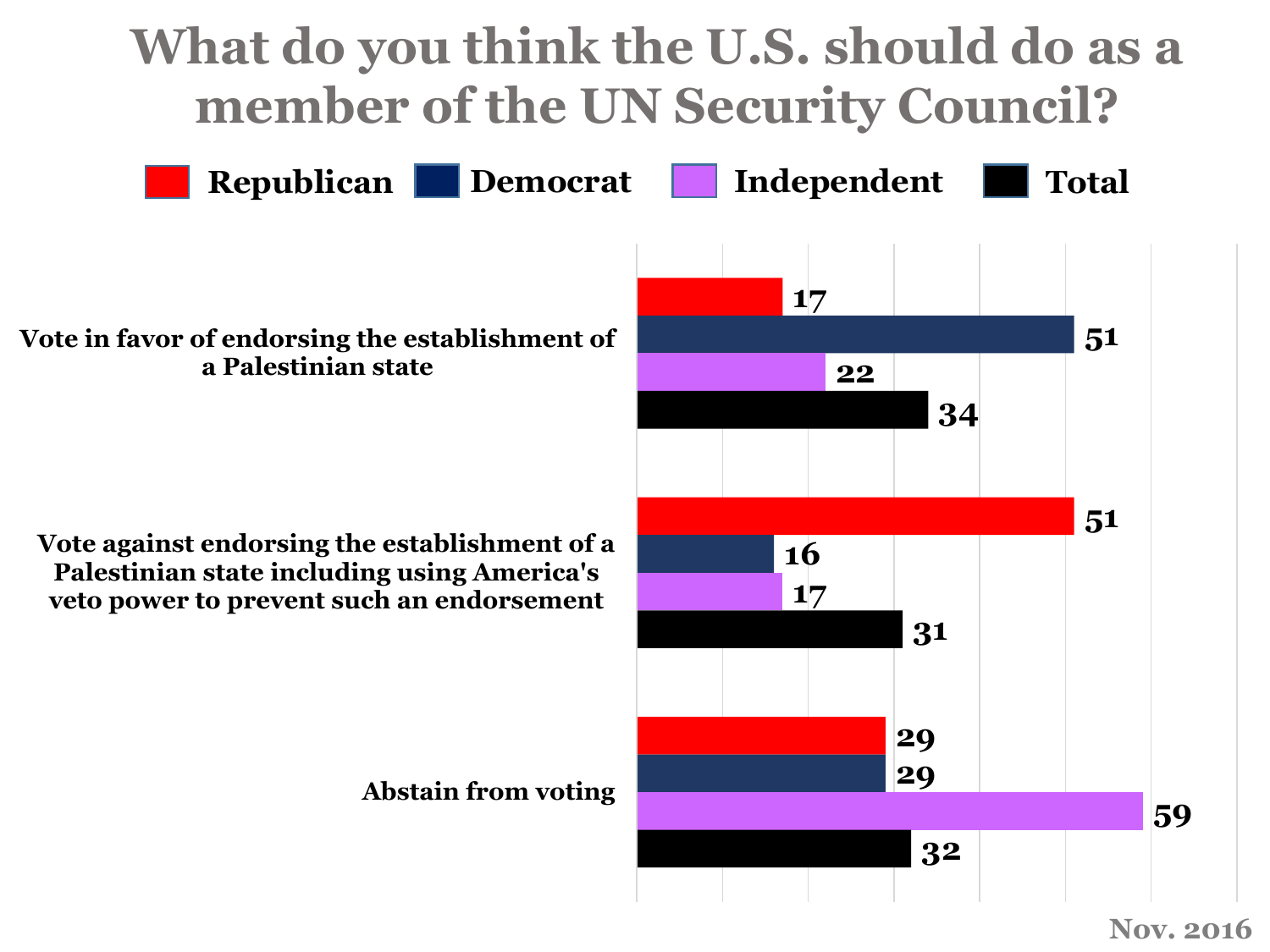### **What do you think the U.S. should do as a member of the UN Security Council?**

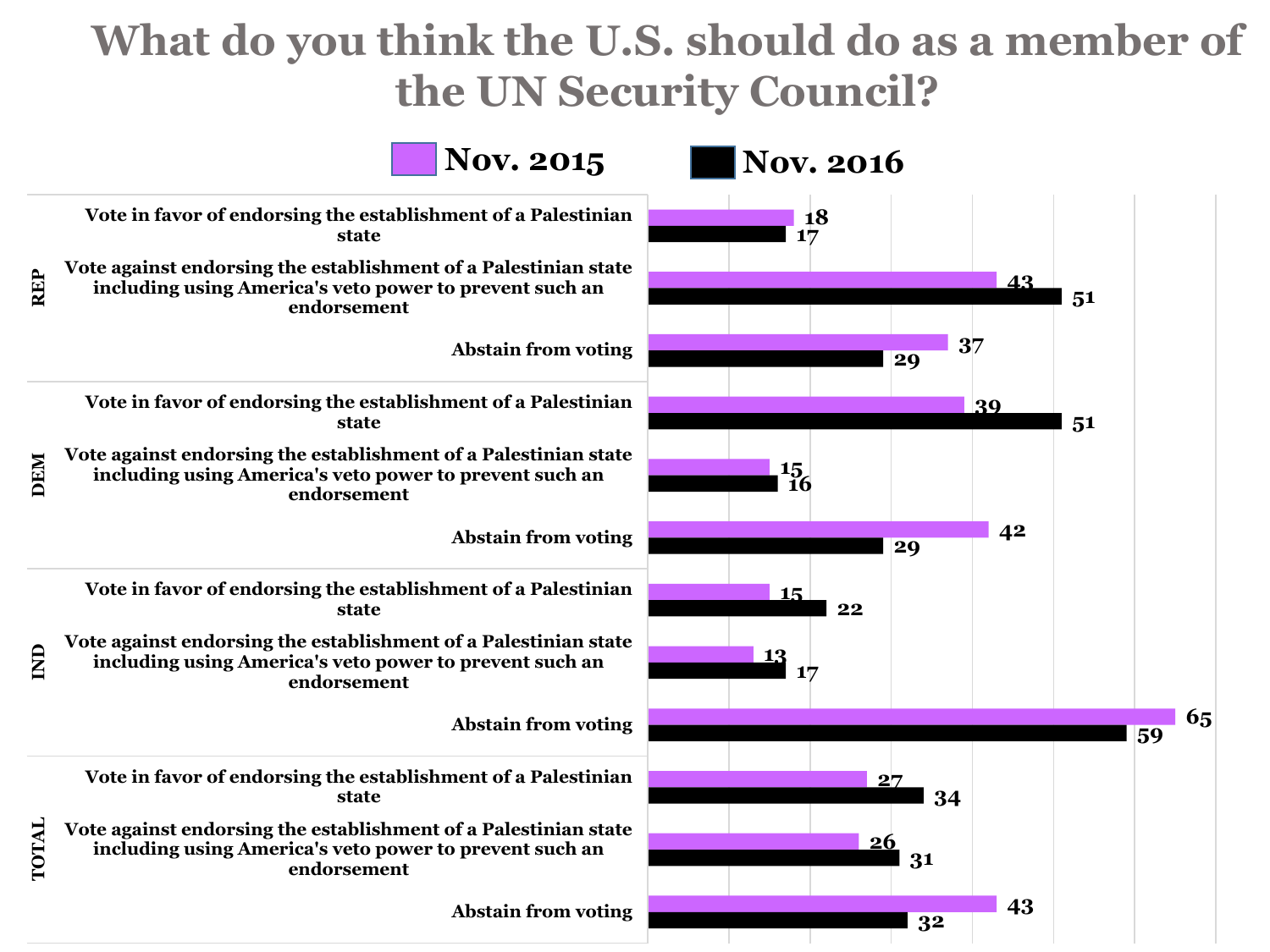### **What do you think the U.S. should do as a member of the UN Security Council?**

**18-34 35-54 55+**

**Vote in favor of endorsing the establishment of a Palestinian state**

**Vote against endorsing the establishment of a Palestinian state including using America's veto power to prevent such an endorsement**

**Abstain from voting**

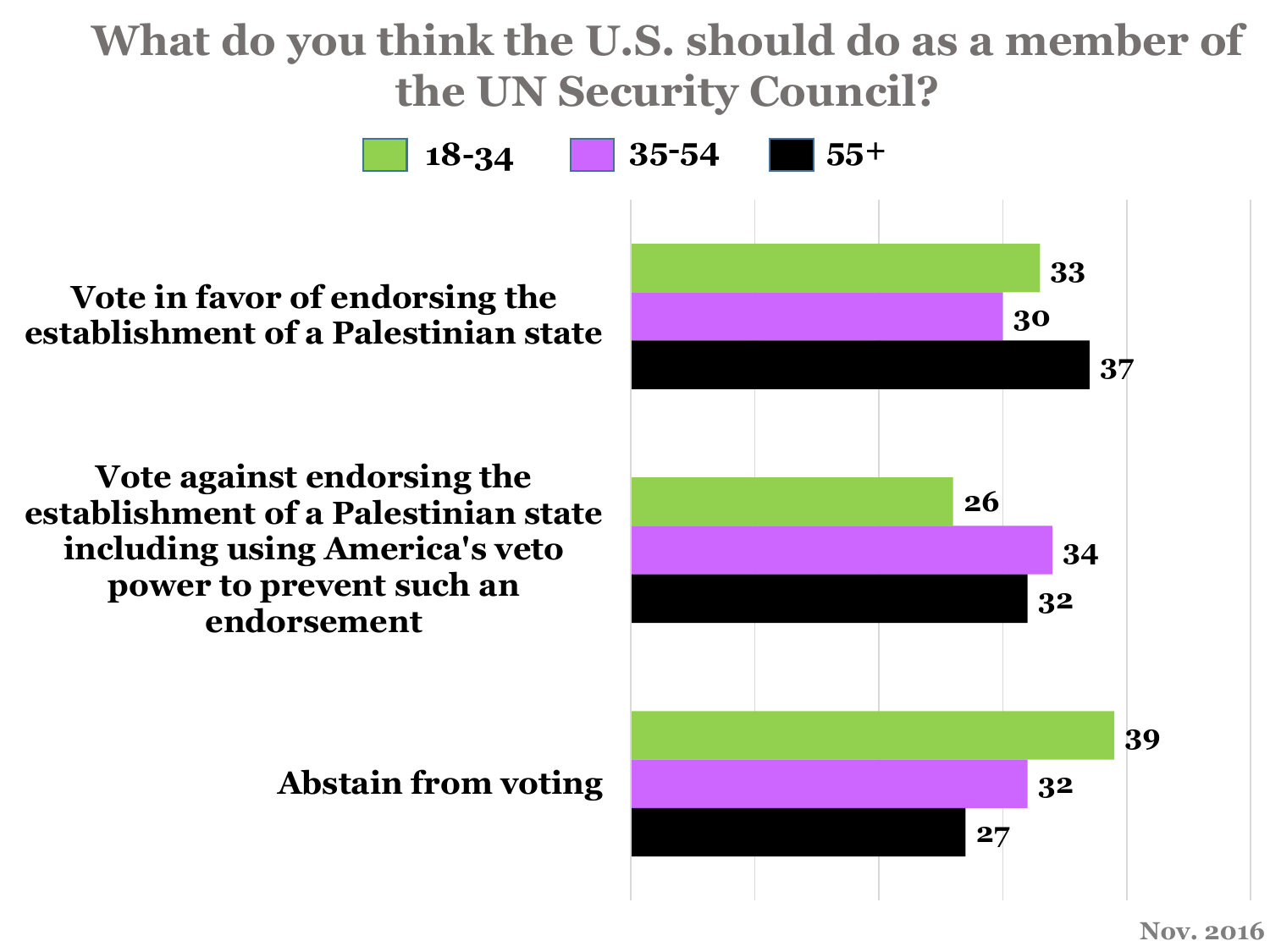**In general, what role do you want the new Trump administration to play in mediating the Israeli-Palestinian conflict?** 

> **Should the new Trump administration:**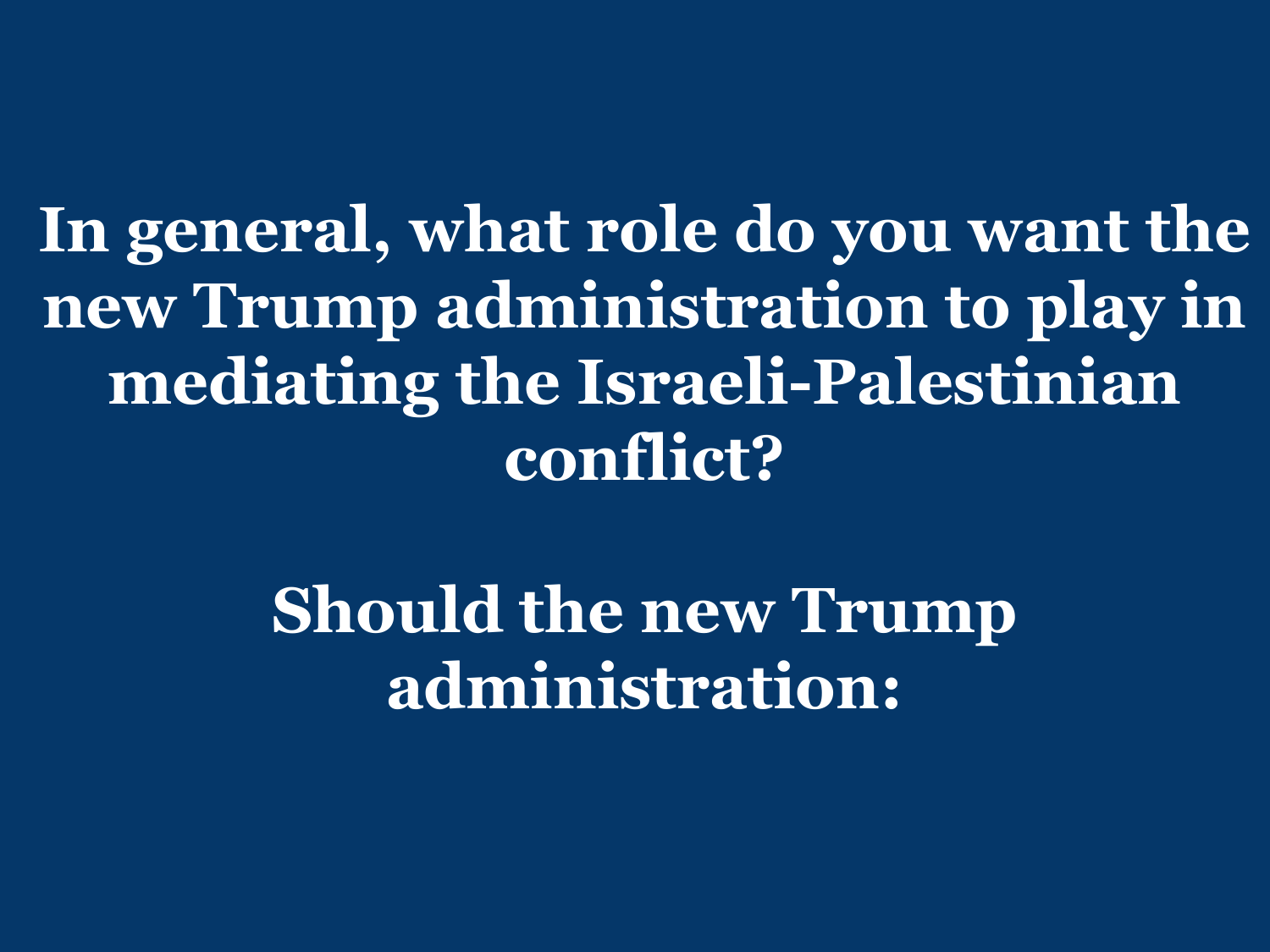## **Should the new Trump administration:**

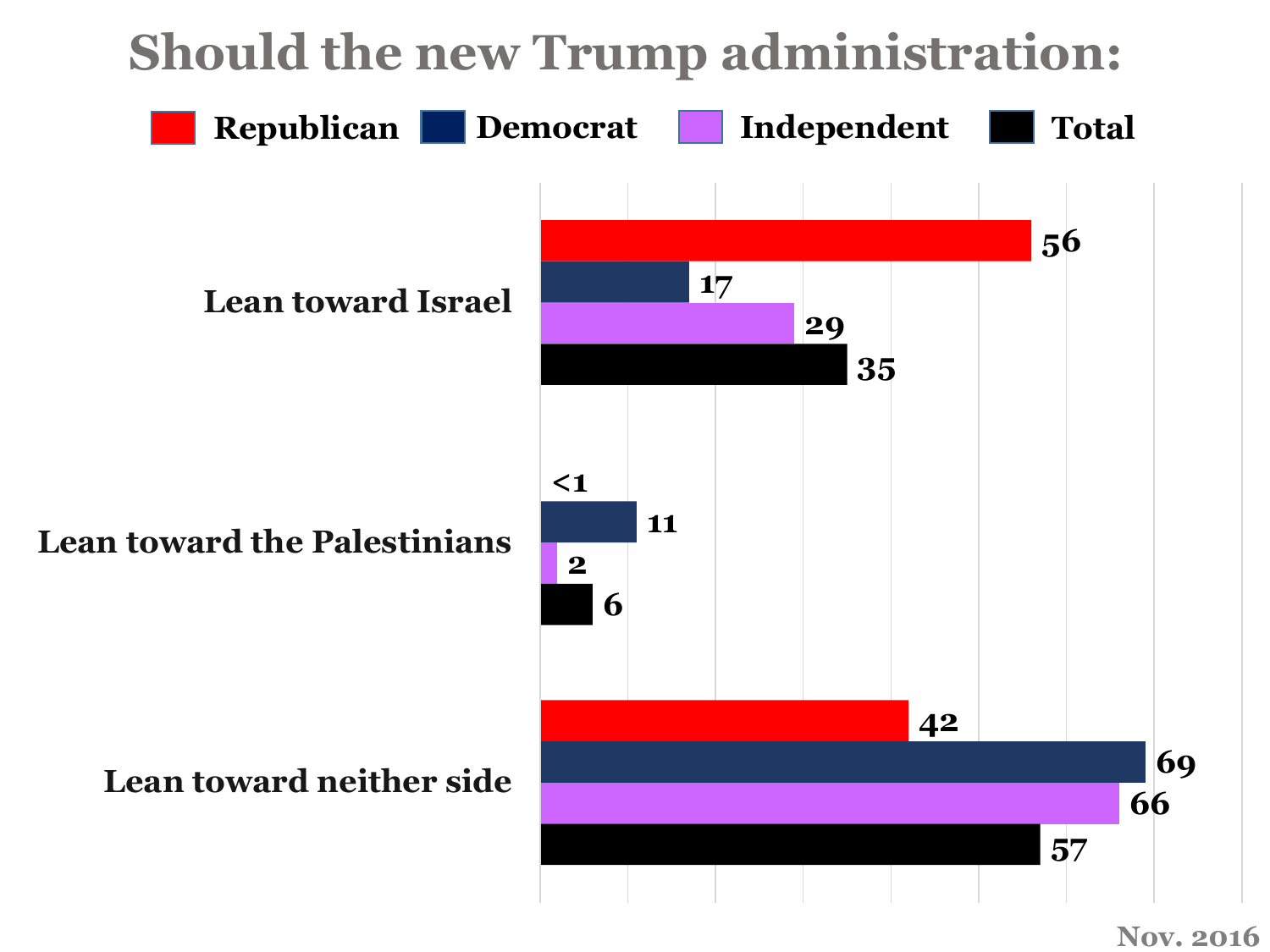#### **Should the new Trump administration:**

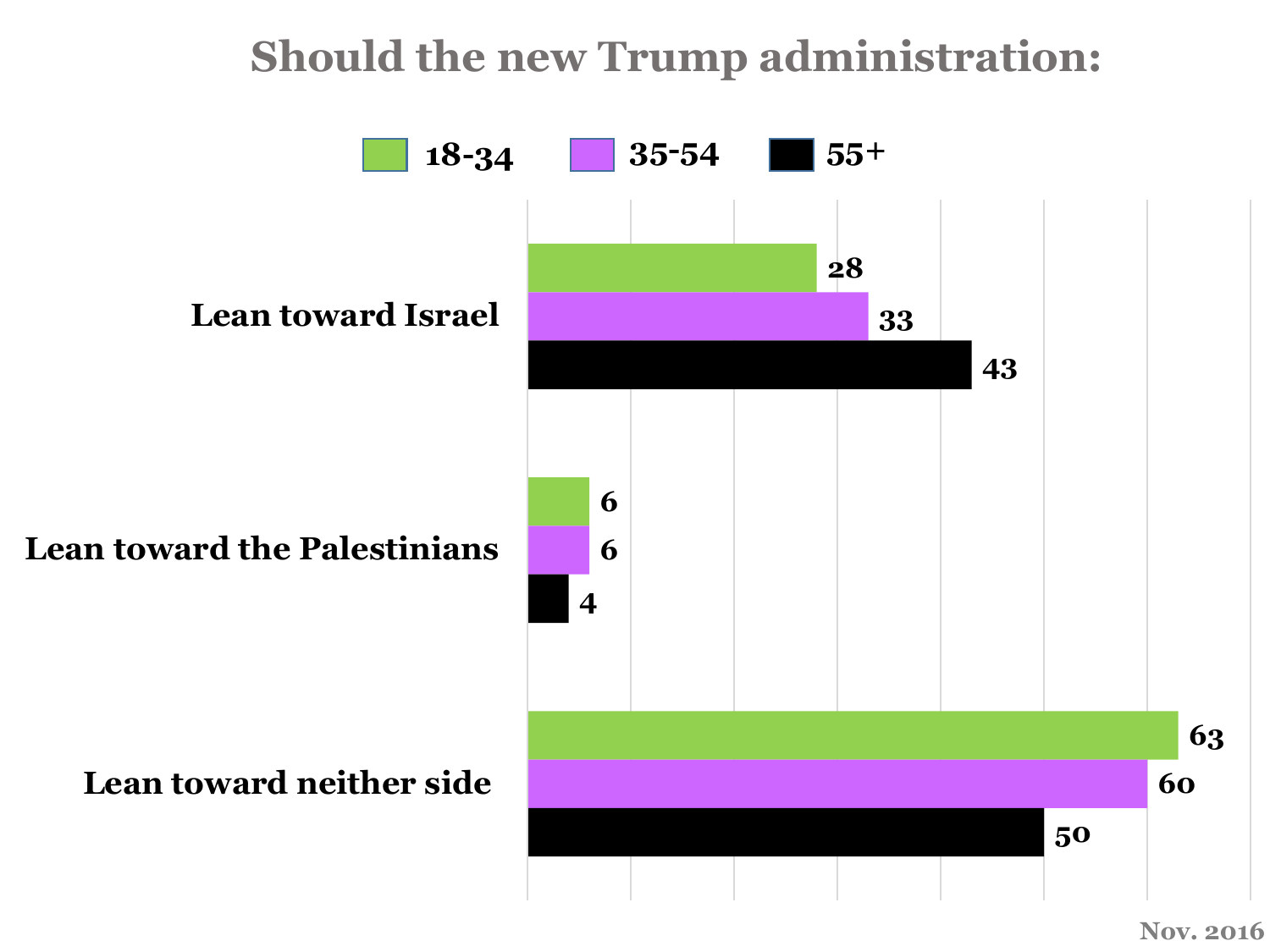**If the new Trump administration engages in mediating the Israeli-Palestinian conflict, what do you believe it will, in fact, do?**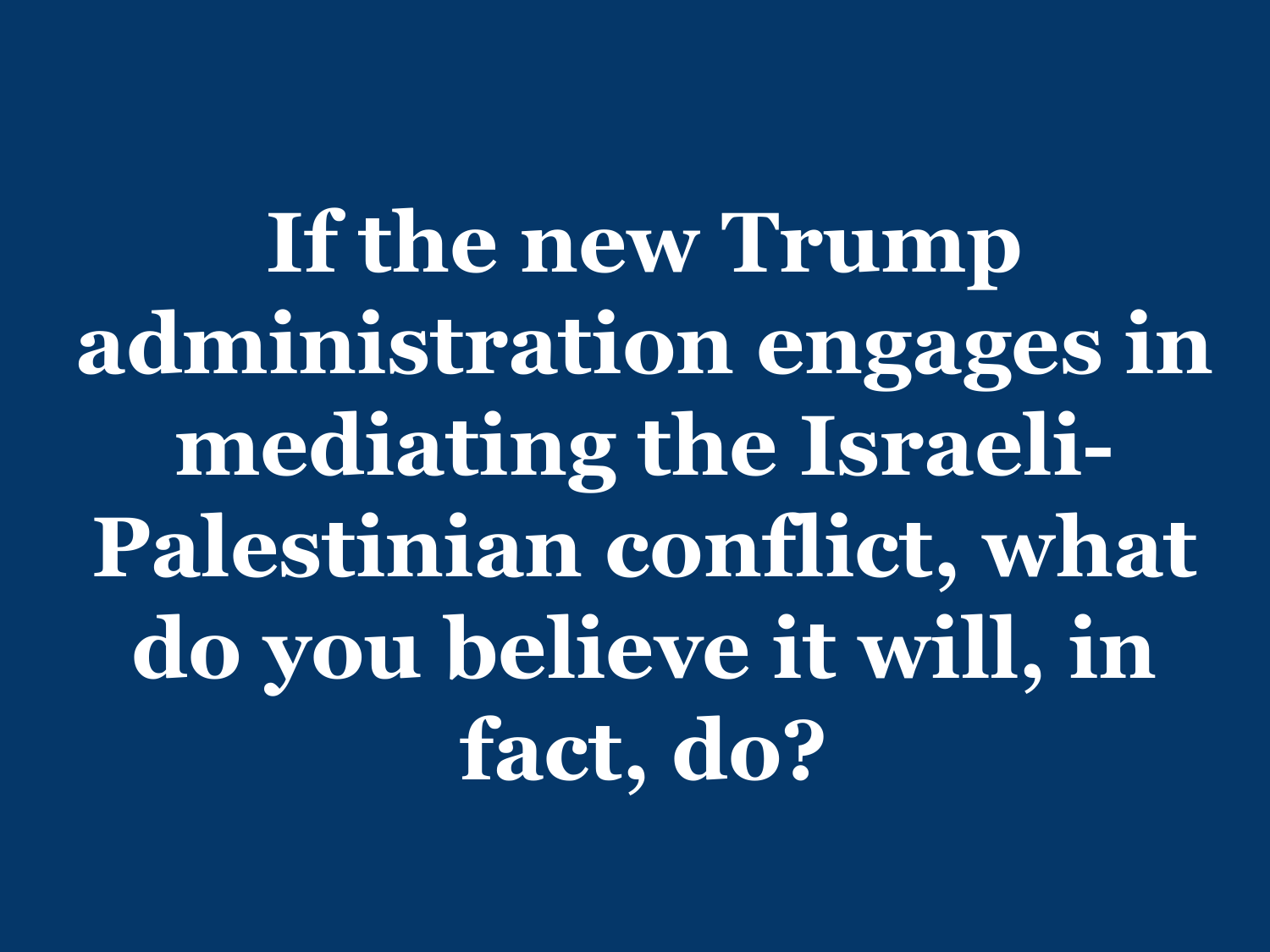**If the new Trump administration engages in mediating the Israeli Palestinian conflict, what do you believe it will, in fact, do?**



**Nov. 2016**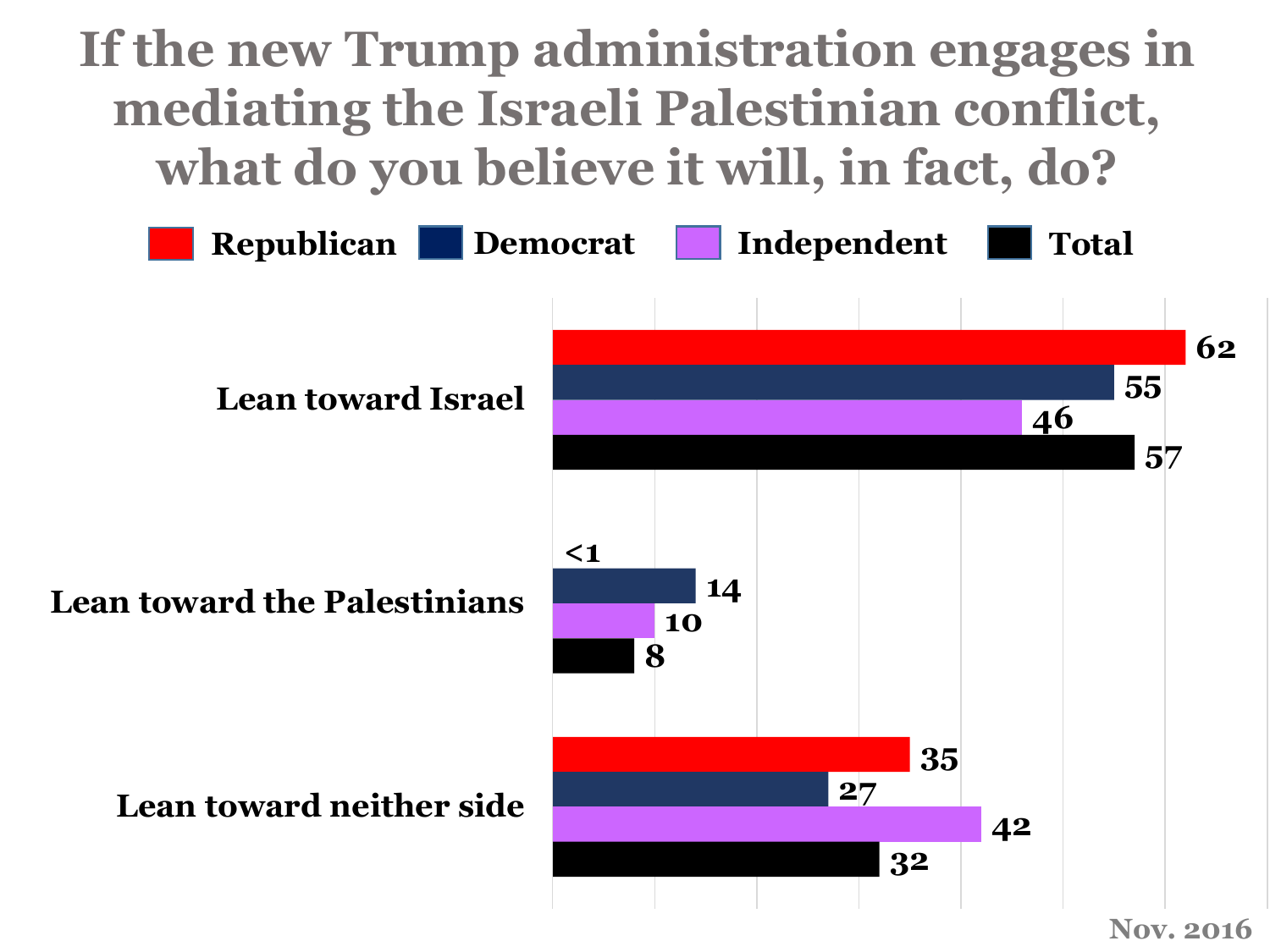**If the new Trump administration engages in mediating the Israeli Palestinian conflict, what do you believe it will, in fact, do?**



**Nov. 2016**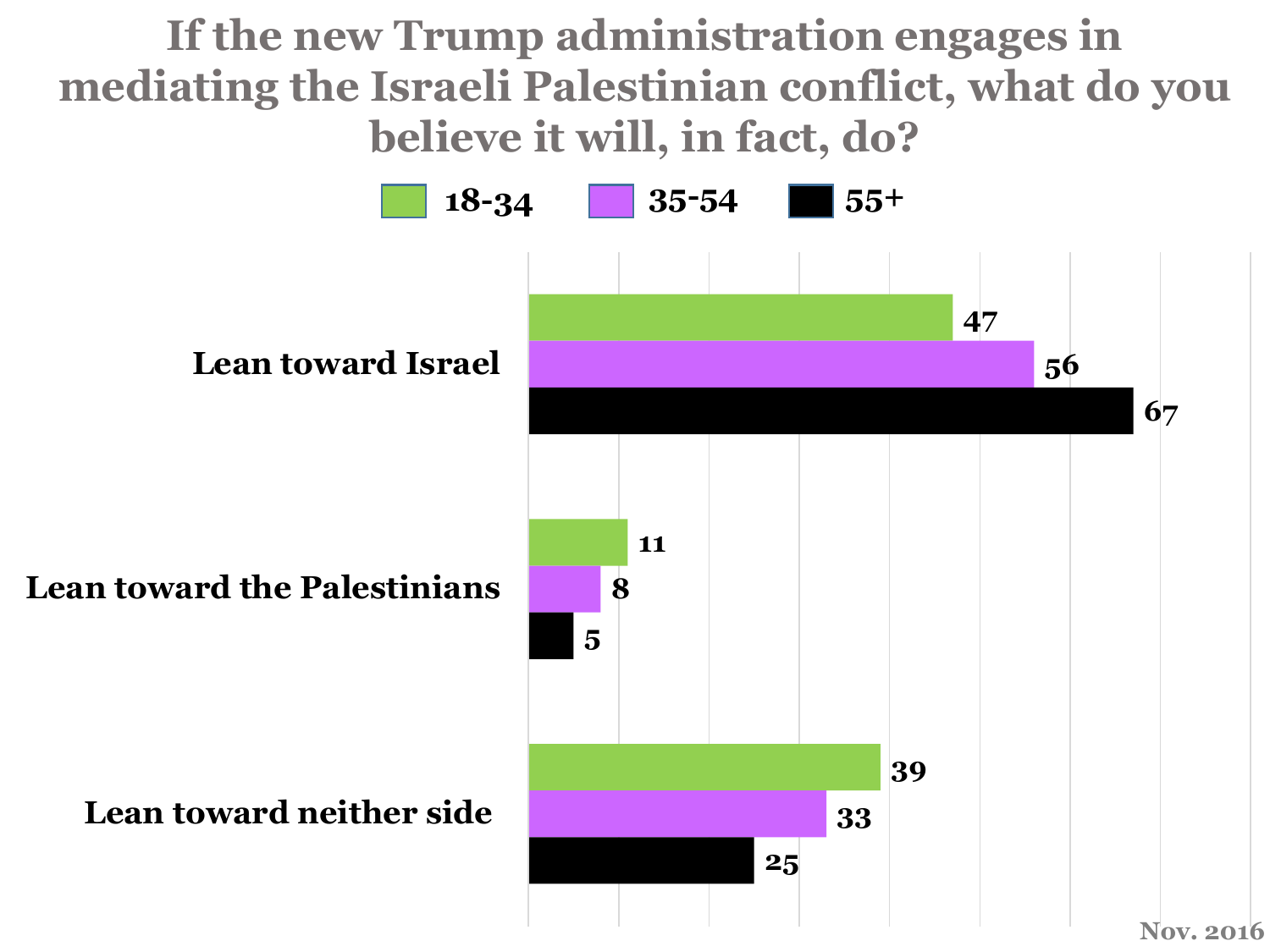**One of the issues of tension between the United States and Israel has been its construction of Israeli settlements in the territories occupied by Israel in the 1967 war. These settlements are considered illegal by most of the international community and have been opposed by every U.S. administration, both Republican and Democratic. The Israeli government has continued to build settlements arguing that they have the right to do so, or that these are not obstacles to peace.** 

**How do you believe the U.S. should react to new settlements?**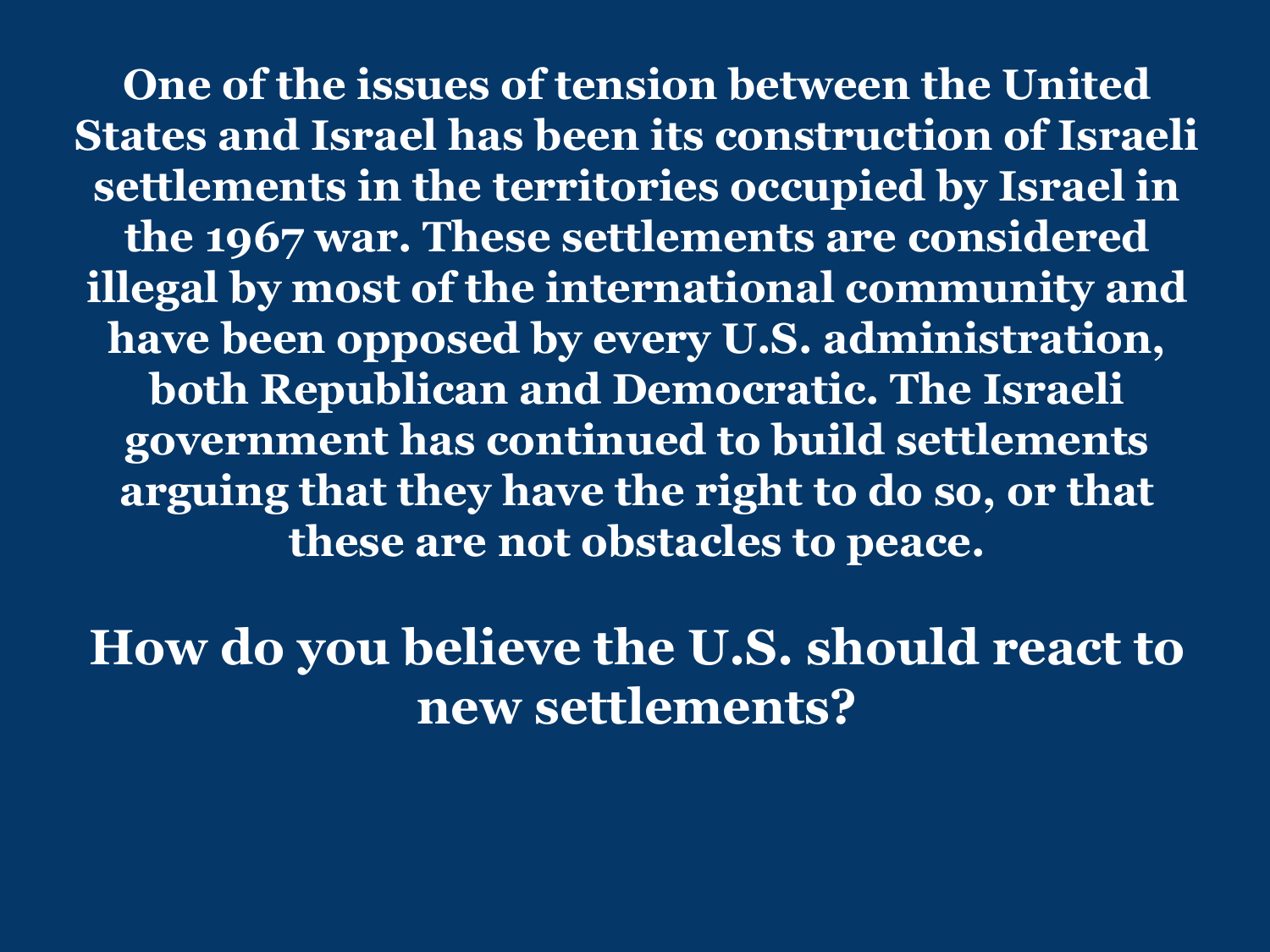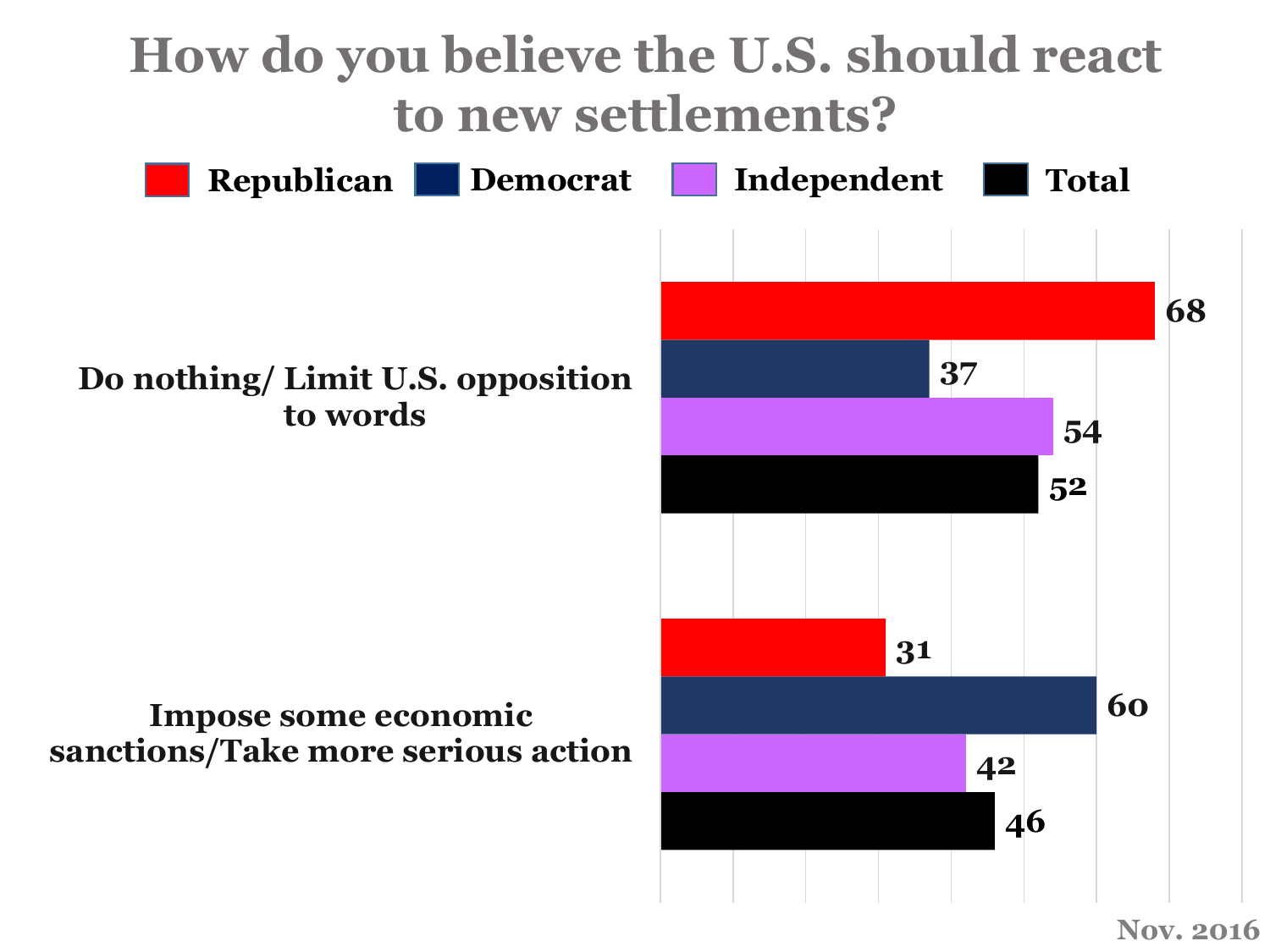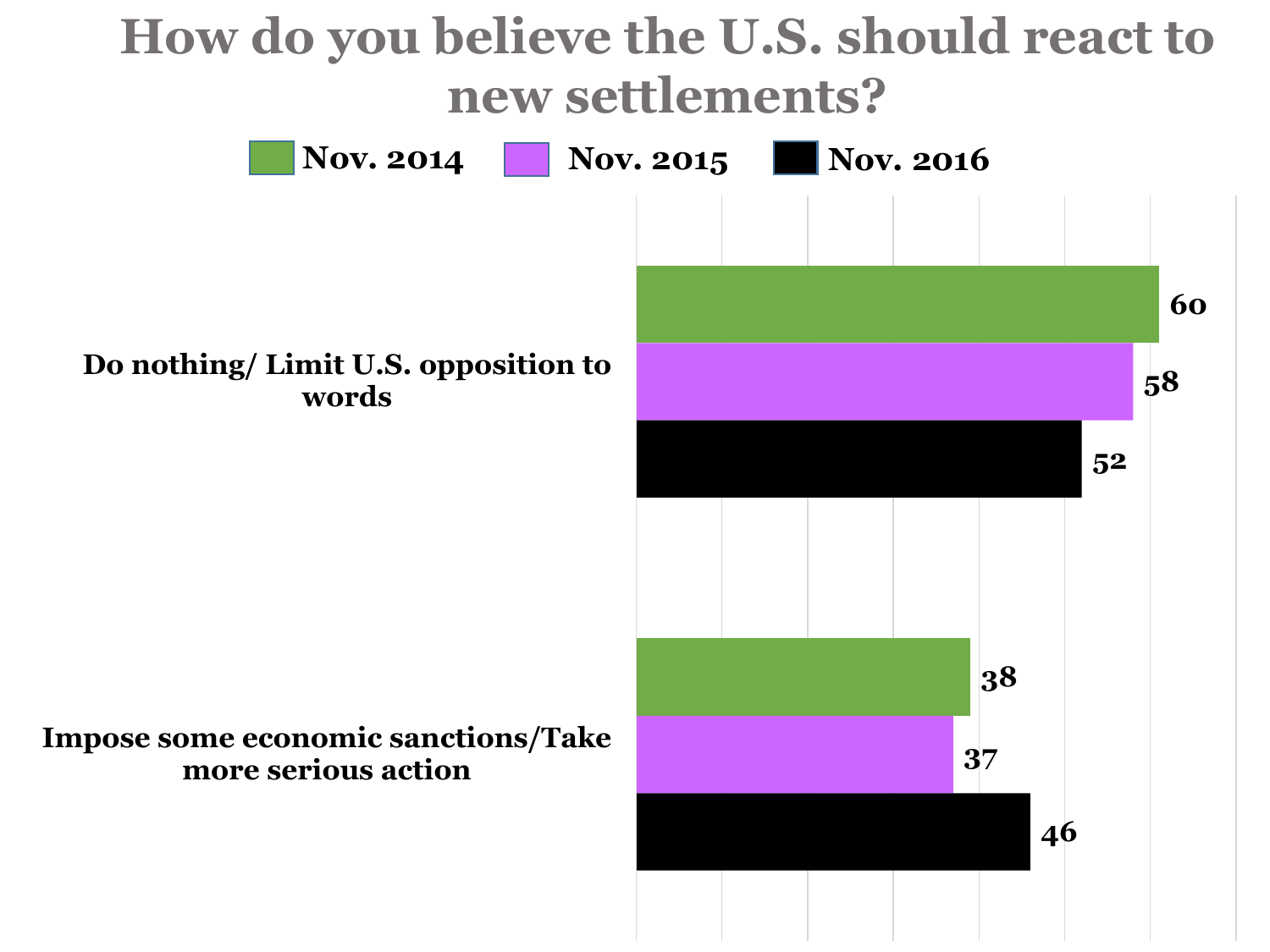## **How do you believe the U.S. should react to new settlements?**

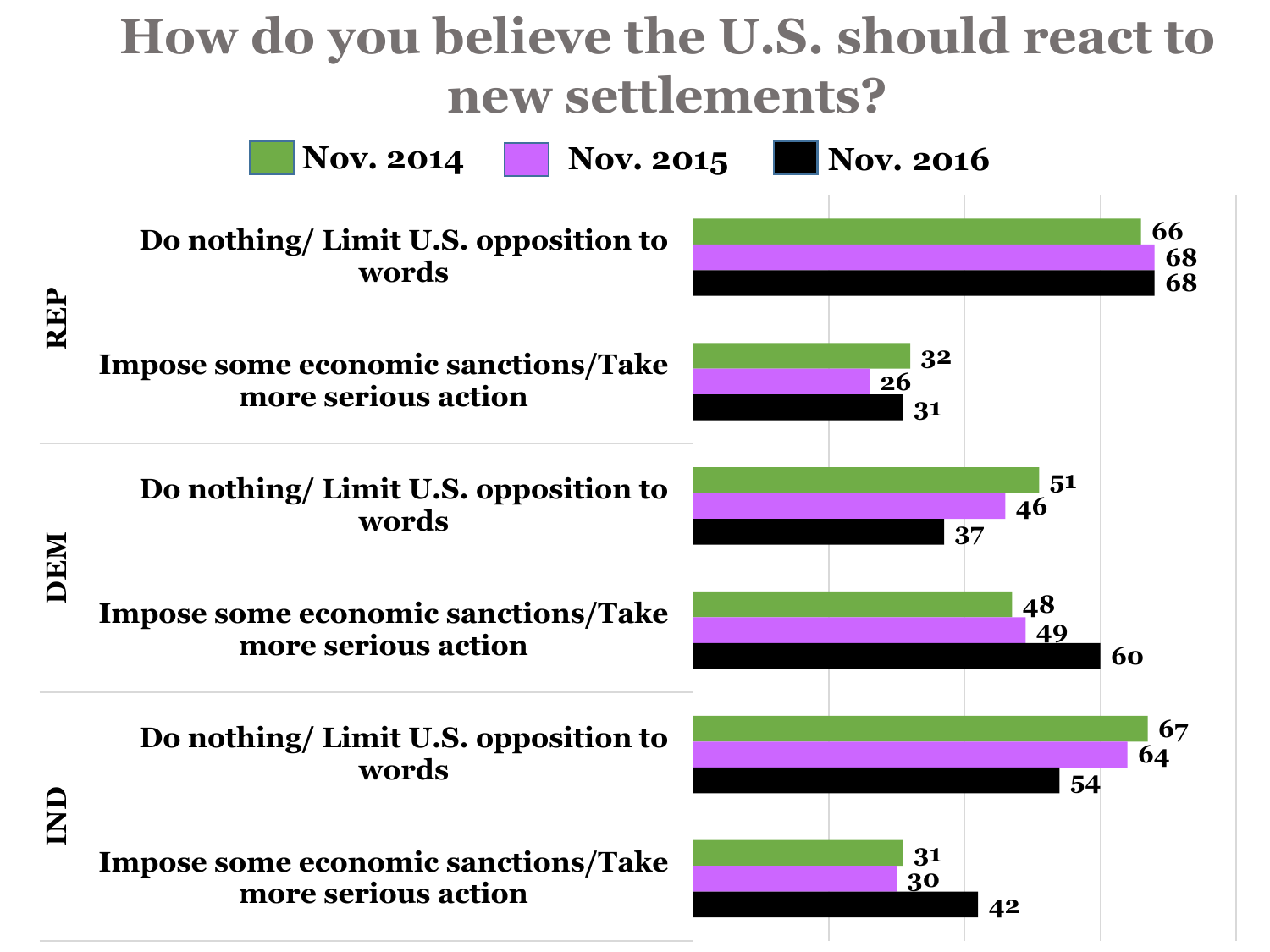#### **How do you believe the U.S. should react to new settlements?**

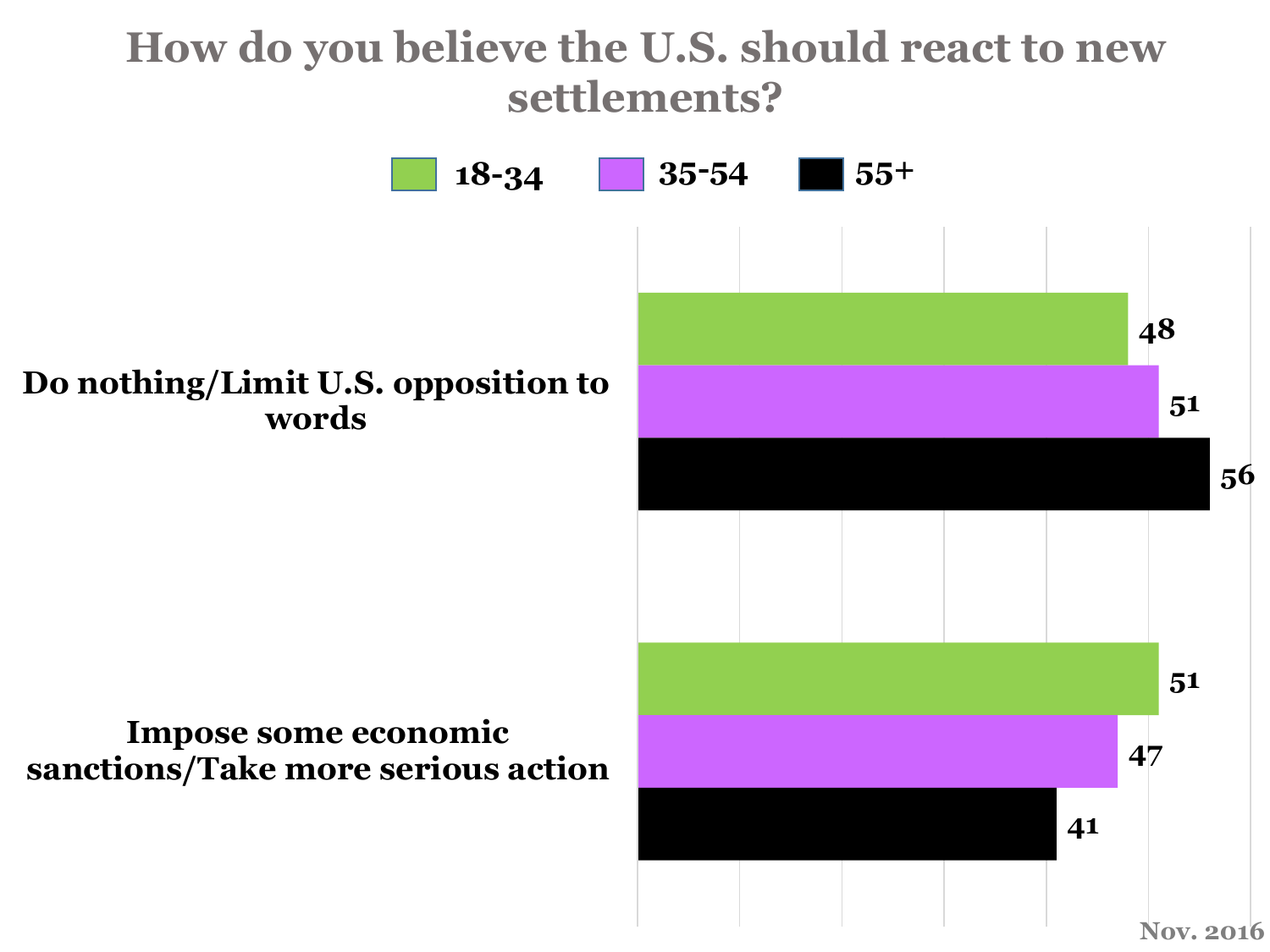**The Obama administration is reportedly considering taking action on the Israeli-Palestinian Conflict in the hope that it would preserve the twostate solution that the U.S. supports as a solution to the Israeli-Palestinian Conflict. Two options are reportedly being considered. One is a UN Resolution stating the parameters of a solution. The other is to take steps to limit the Israeli settlement buildup in the West Bank that both Republican and Democratic administrations have opposed. I would like to ask you the following questions related to these proposals.** 

**Now tell me how much you agree or disagree with each of the following:**

**It's wrong for Obama to act on such an important issue during the transition. The decision on this issue should be left to President Trump to deal with, regardless of the complexity of our political system. Besides, it's not up to the United States and the international community to decide the final parameters of the political solution on this issue. This should be left first and foremost to the parties themselves. In addition, the Israeli government has opposed such steps and we must be mindful not to alienate them.**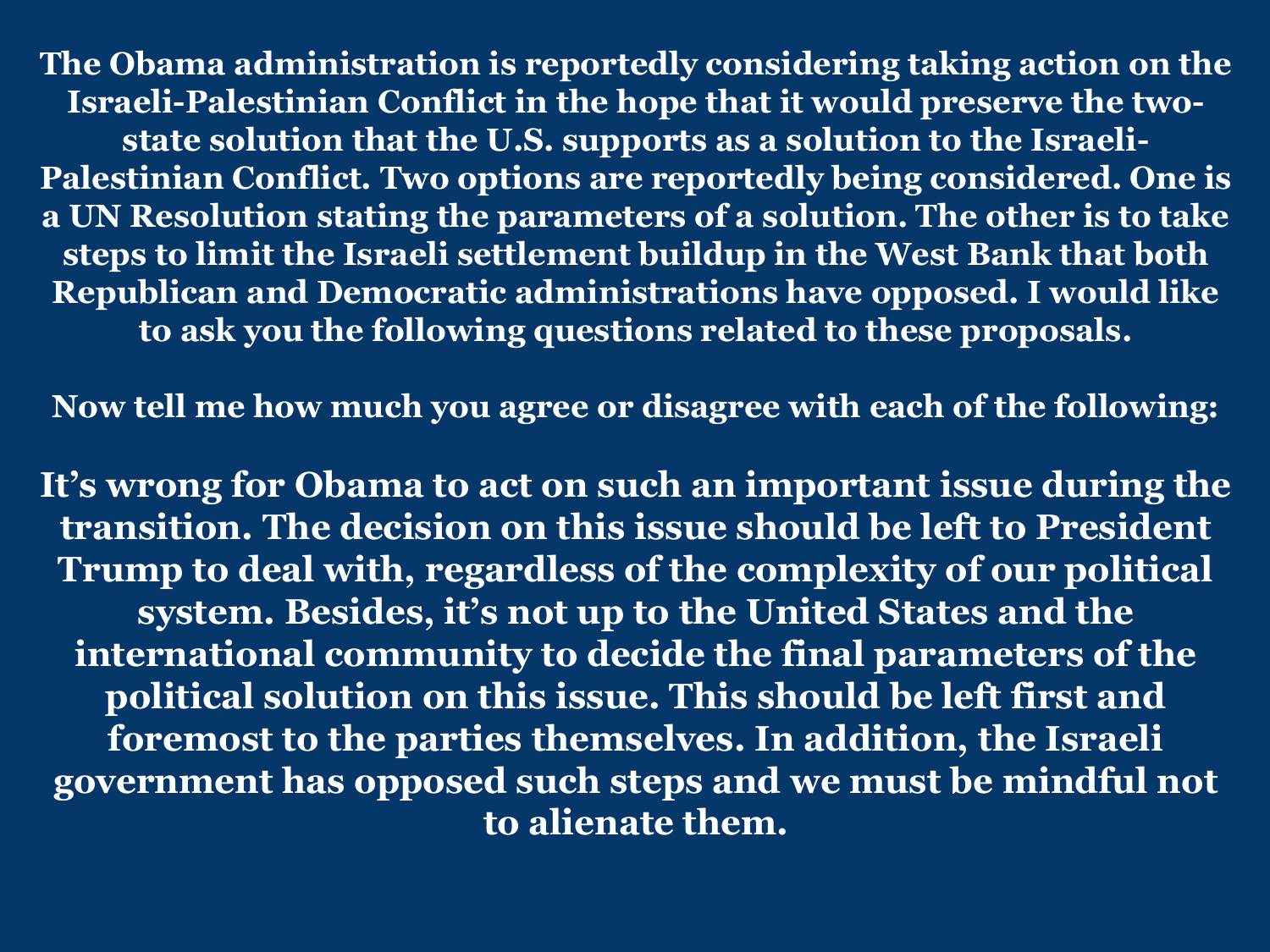**It's wrong for Obama to act on such an important issue during the transition. The decision on this issue should be left to President Trump to deal with, regardless of the complexity of our political system.** 

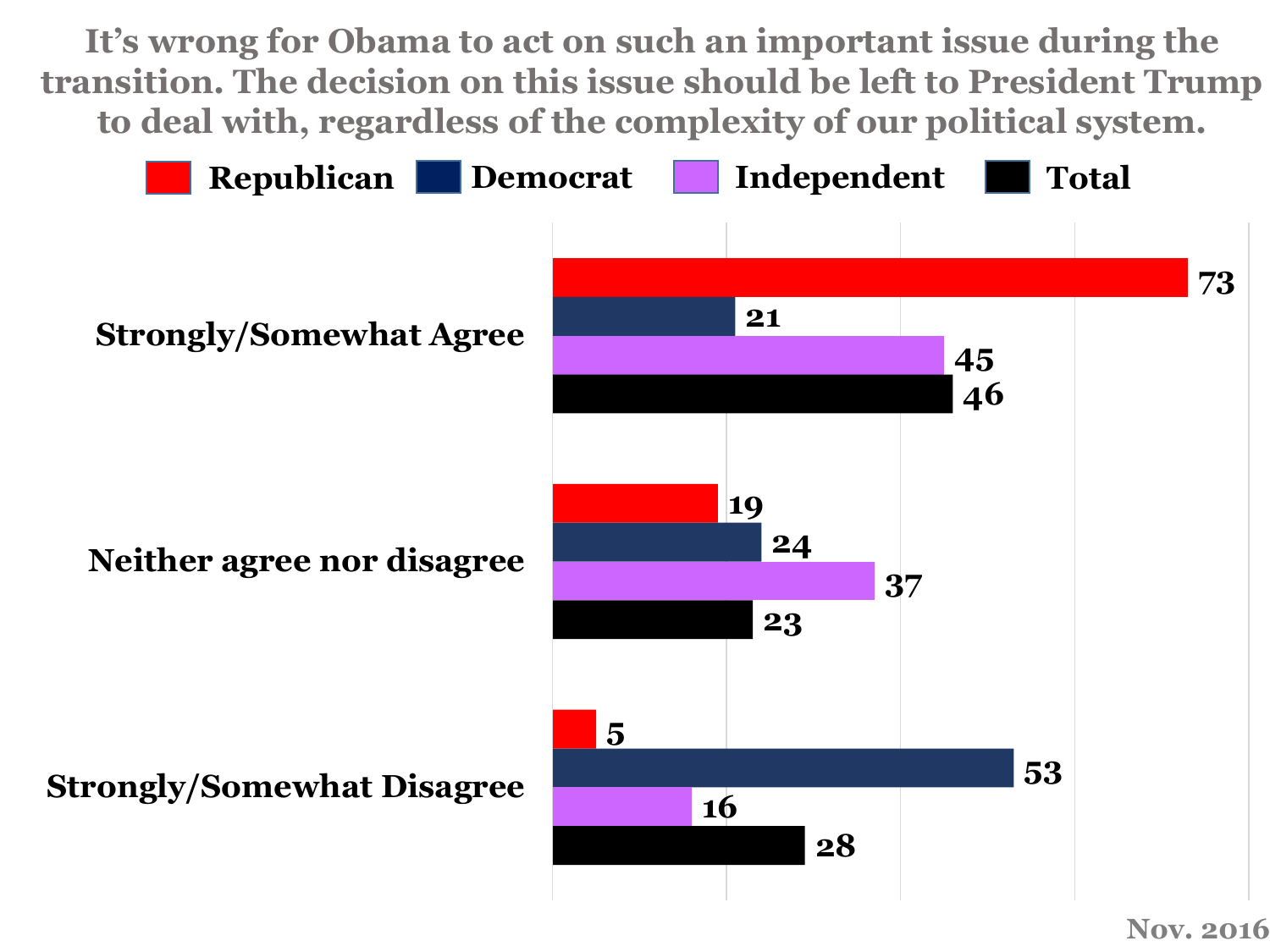**It's wrong for Obama to act on such an important issue during the transition. The decision on this issue should be left to President Trump to deal with, regardless of the complexity of our political system.** 



**Nov. 2016**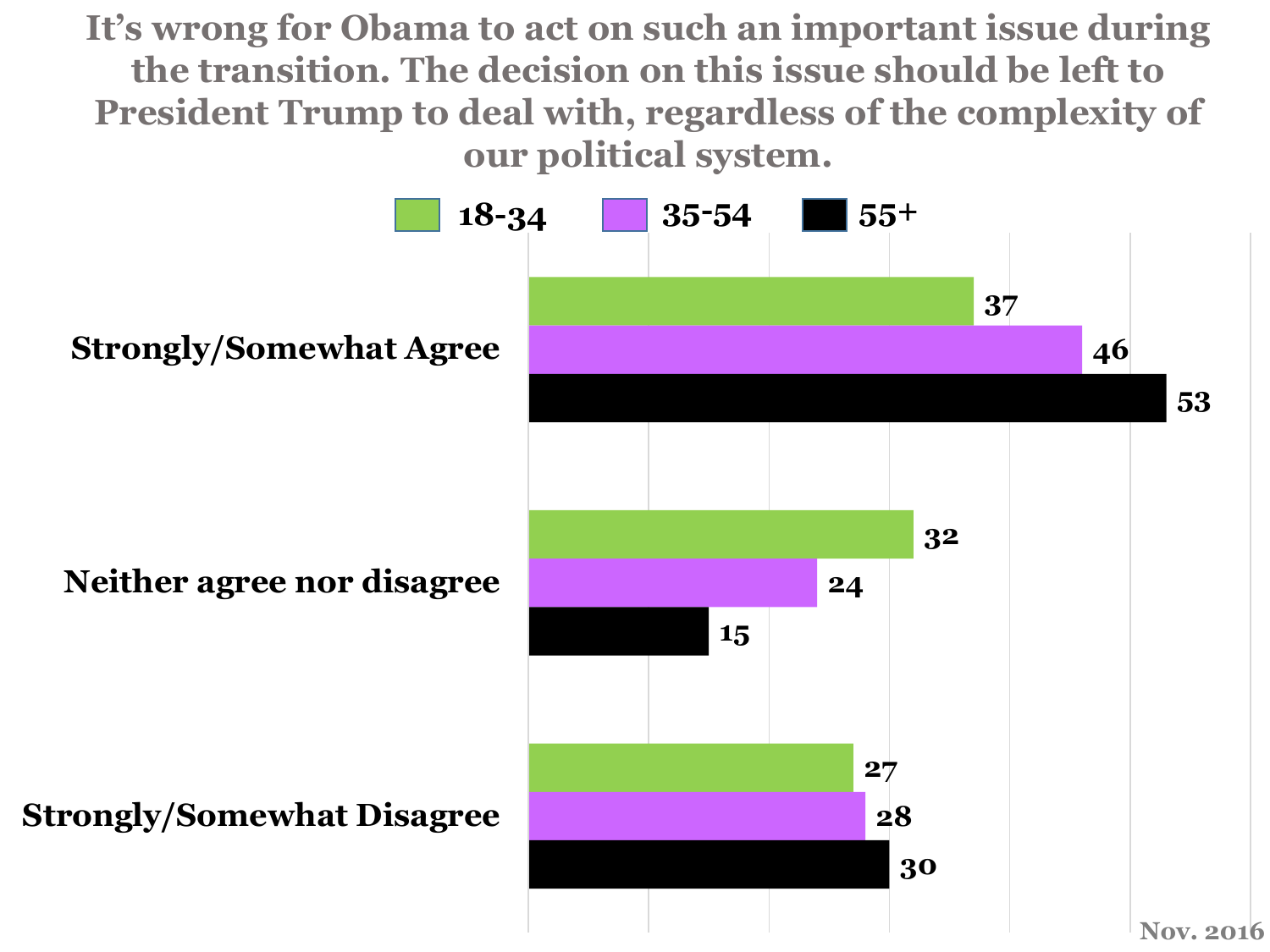**The Obama administration is reportedly considering taking action on the Israeli-Palestinian Conflict in the hope that it would preserve the twostate solution that the U.S. supports as a solution to the Israeli-Palestinian Conflict. Two options are reportedly being considered. One is a UN Resolution stating the parameters of a solution. The other is to take steps to limit the Israeli settlement buildup in the West Bank that both Republican and Democratic administrations have opposed. I would like to ask you the following questions related to these proposals.** 

**Now tell me how much you agree or disagree with each of the following:**

**One reason the United States has been ineffective in addressing the Israeli-Palestinian conflict is that American Presidents face domestic political constraints in Congress, campaign contributions, and lobbies. Presidents have an opportunity to act effectively to advance the national interest during the Presidential transitions when they face fewer constraints. President Ronald Reagan did this before he left office in starting a dialogue with the Palestine Liberation Organization that may have helped bring the PLO and Israel together five years later. The US has a stake in this issue and it's clear the parties have not been able to resolve it on their own. Obama should seize the opportunity.**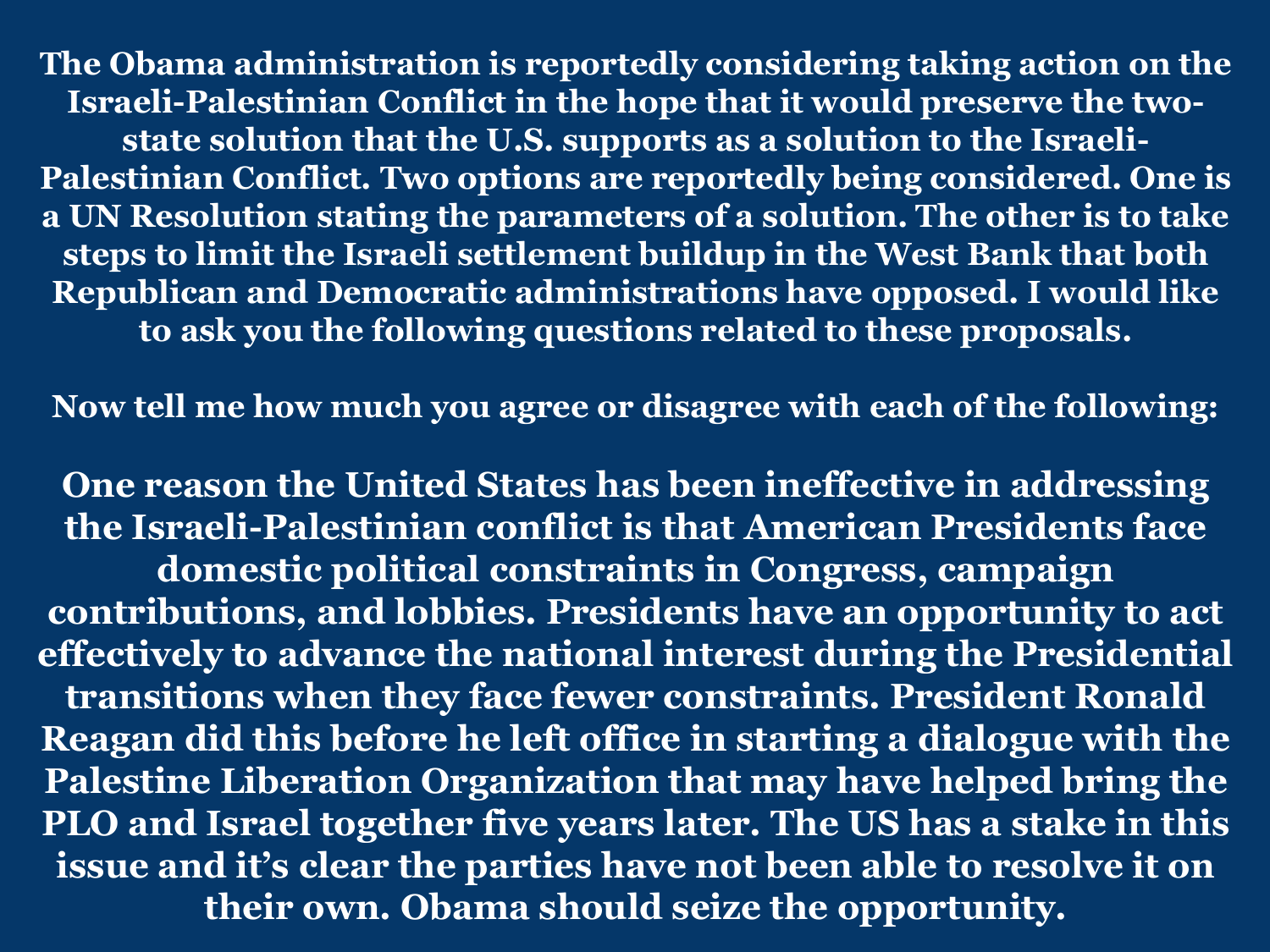**The U.S. has a stake in this issue and it's clear the parties have not been able to resolve it on their own. Obama should seize the opportunity.** 

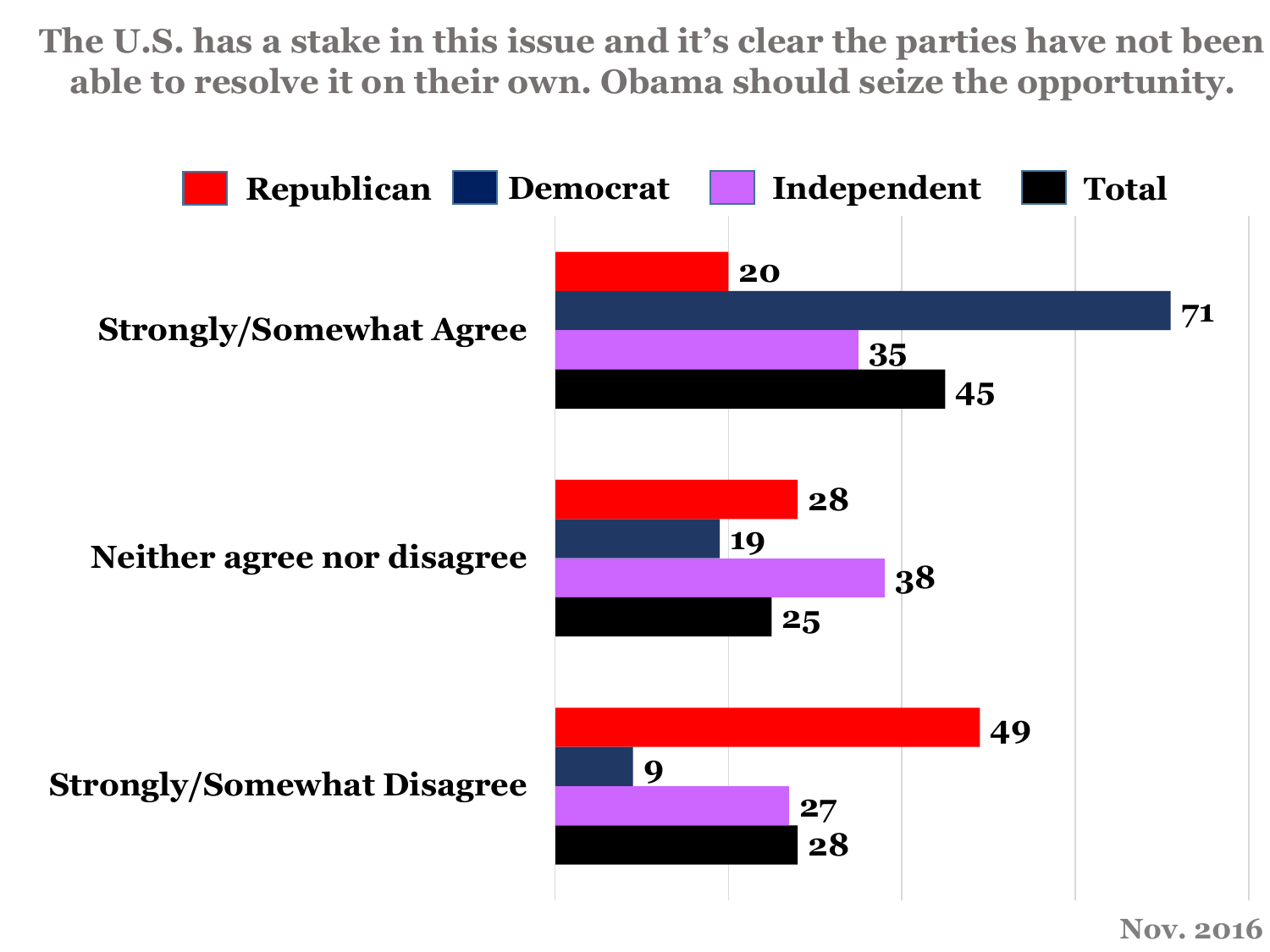**The U.S. has a stake in this issue and it's clear the parties have not been able to resolve it on their own. Obama should seize the opportunity.** 

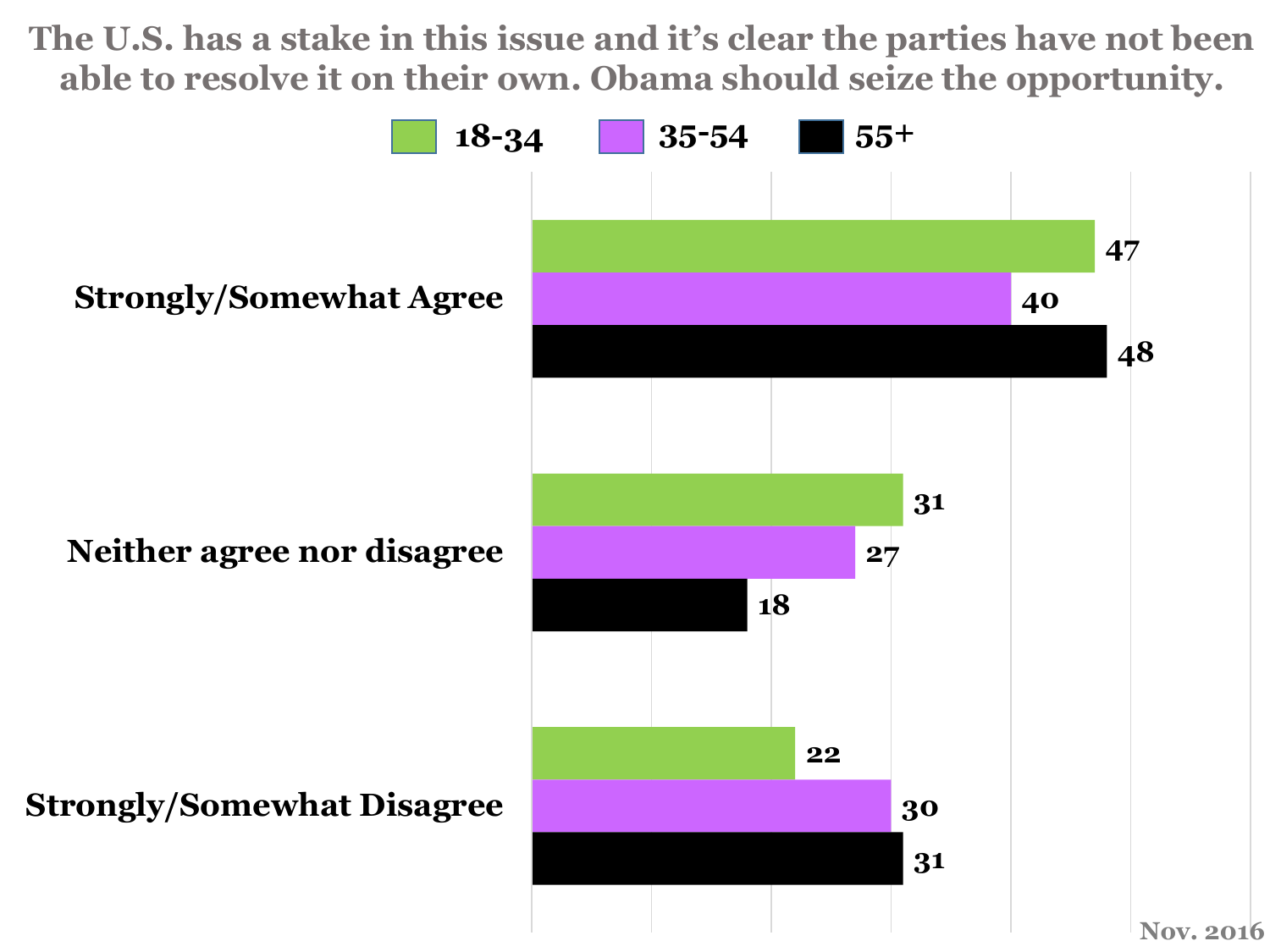**Now tell me how you feel about the following possibilities:**

**President Obama's support or sponsorship for a United Nations resolution that outlines the parameters for ending the Israeli-Palestinian conflict before he leaves office.**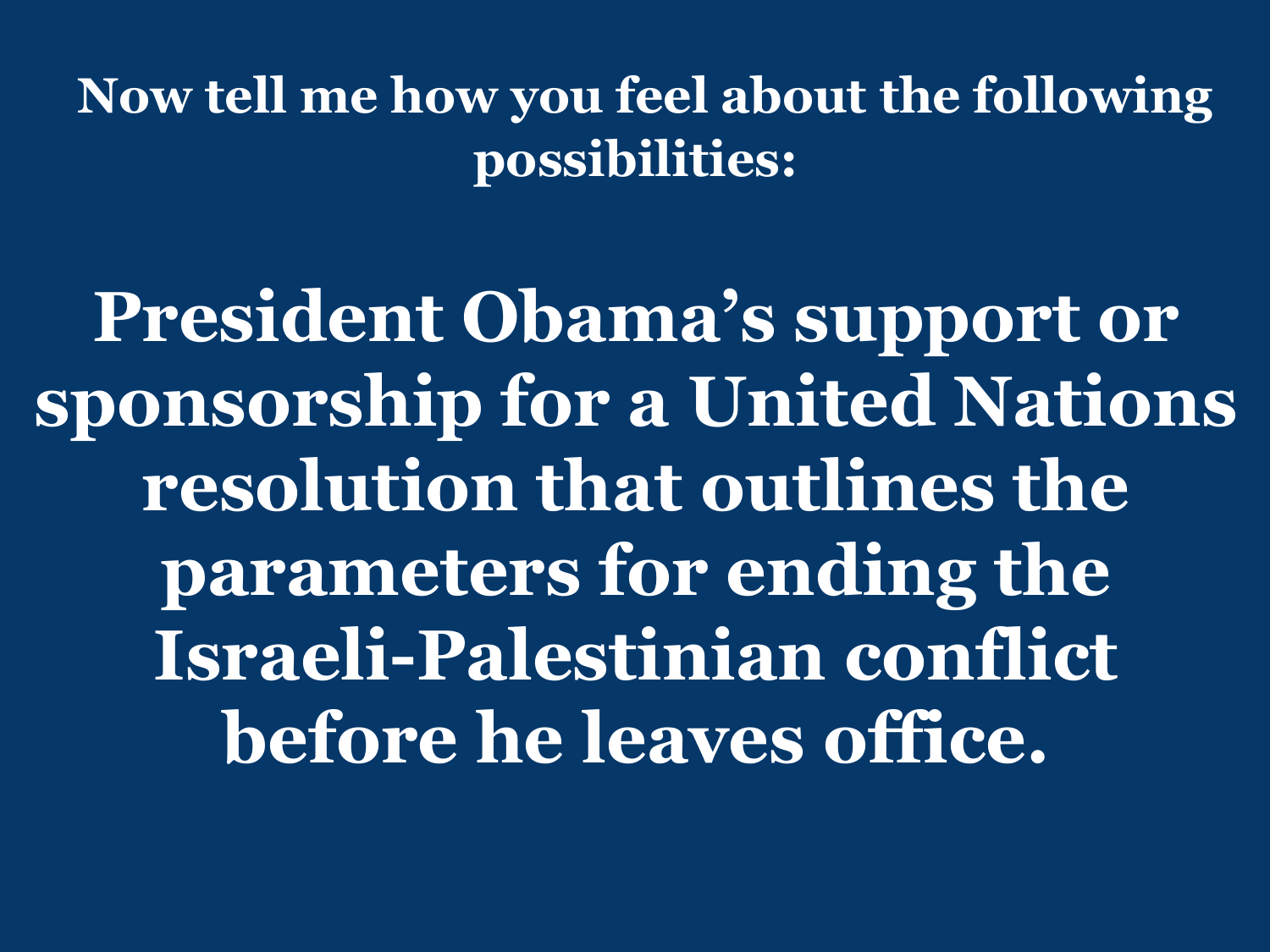**President Obama's support or sponsorship for a United Nations resolution that outlines the parameters for ending the Israeli-Palestinian conflict before he leaves office.** 

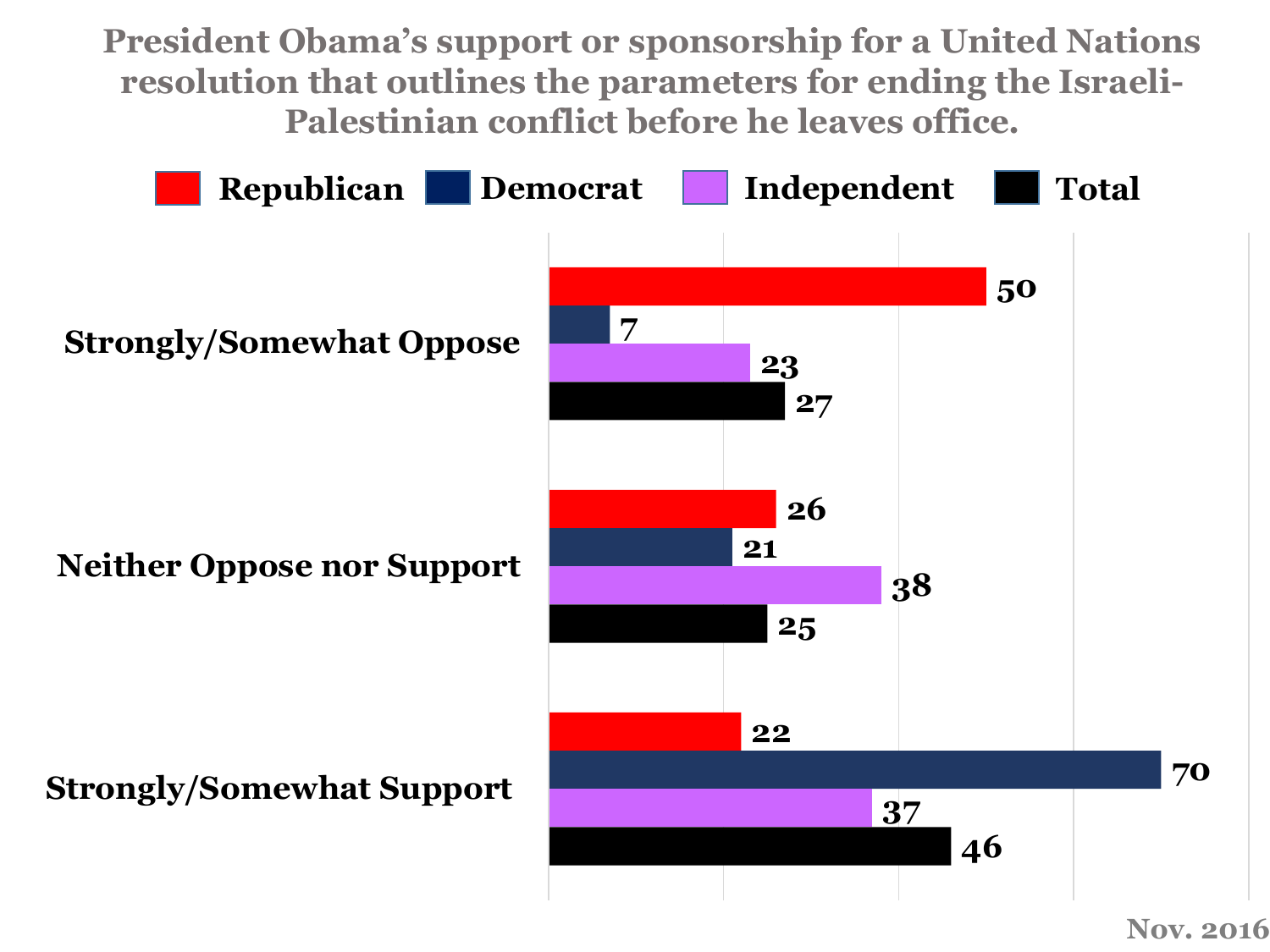**President Obama's support or sponsorship for a United Nations resolution that outlines the parameters for ending the Israeli-Palestinian conflict before he leaves office.** 



**Nov. 2016**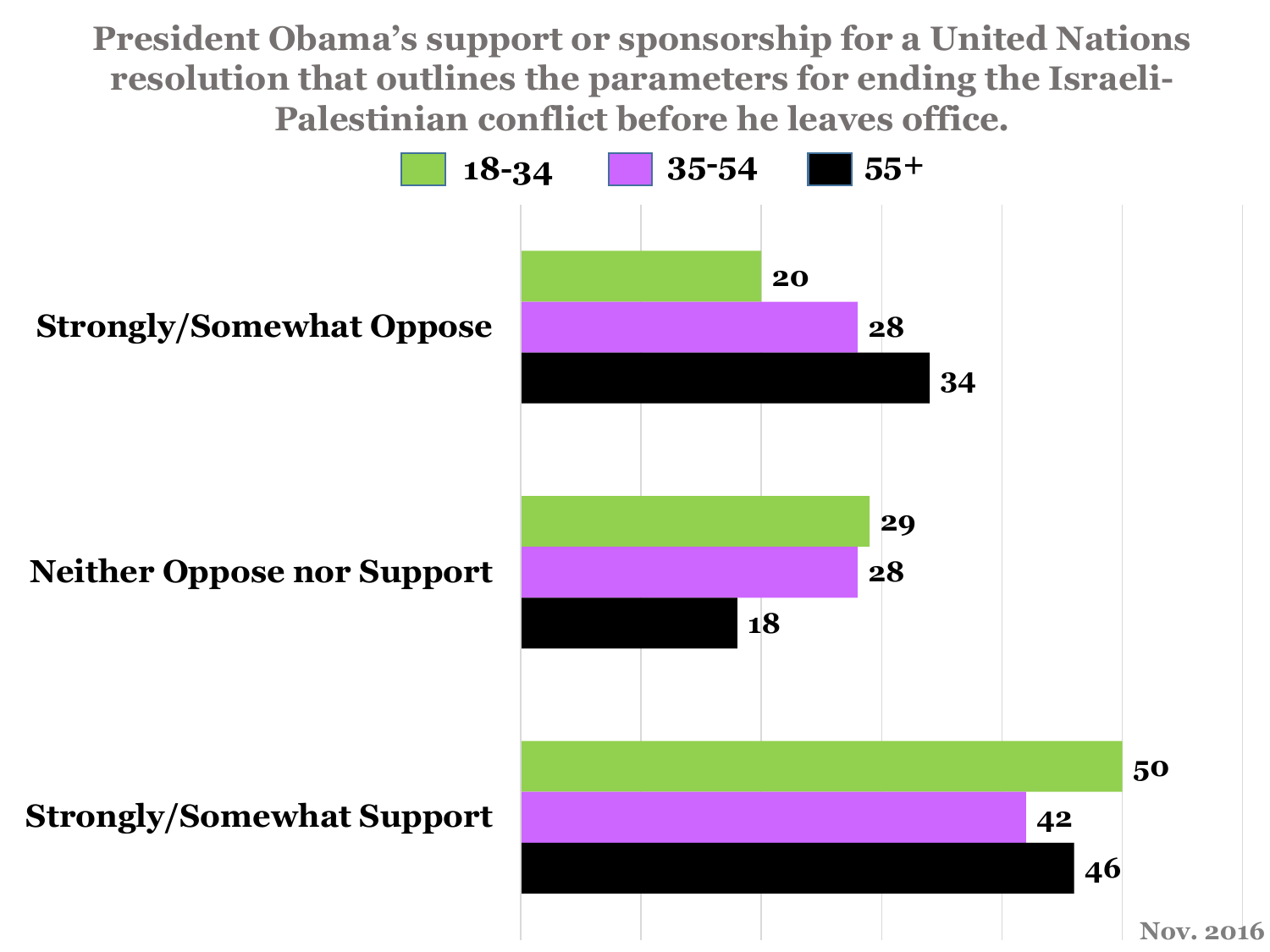**Now tell me how you feel about the following possibilities:**

**President Obama's support or sponsorship for a United Nations Resolution to end Israeli settlement construction in the West Bank before he leaves office.**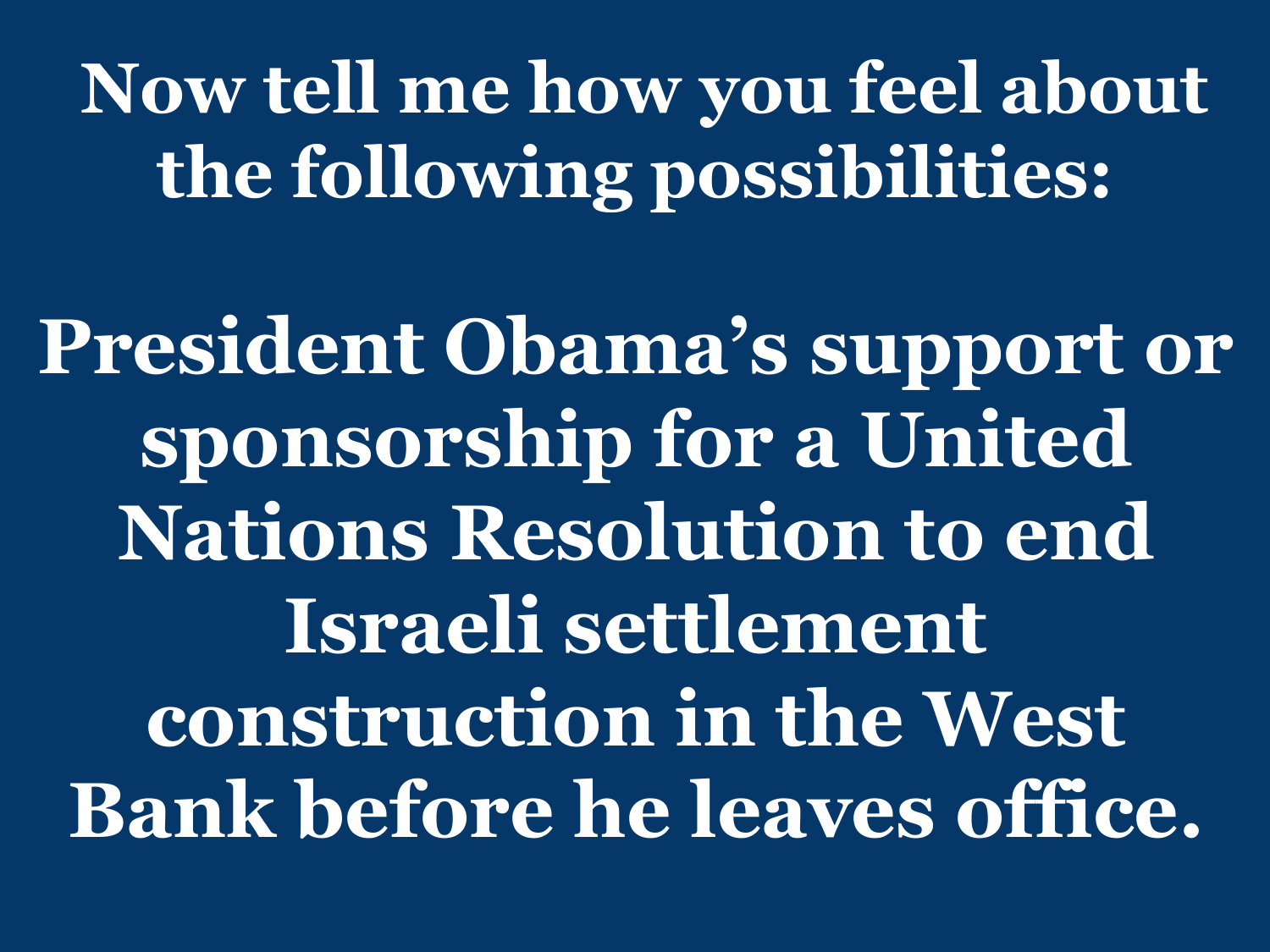**President Obama's support or sponsorship for a United Nations resolution to end Israeli settlement construction in the West Bank before he leaves office.** 

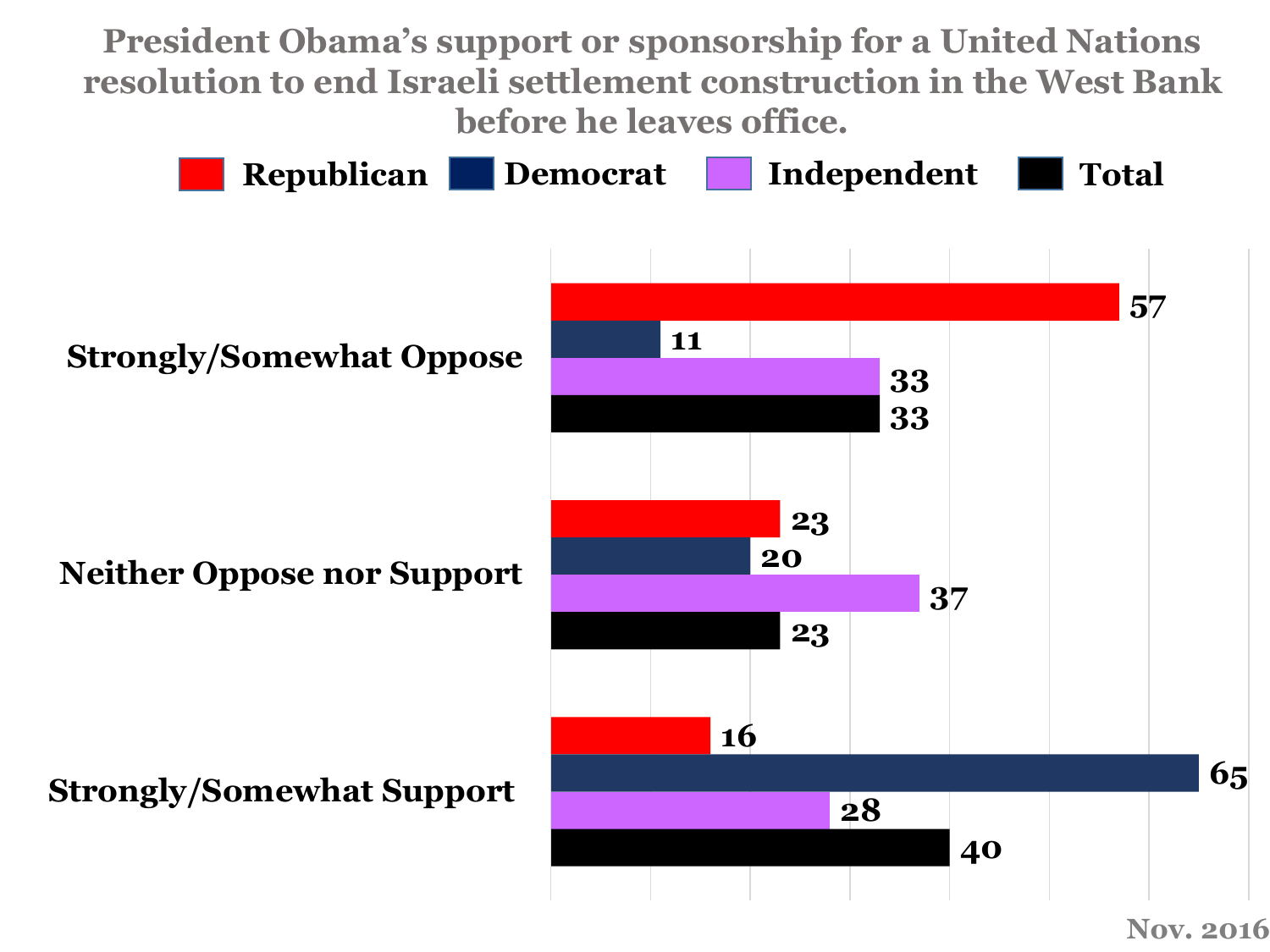**President Obama's support or sponsorship for a United Nations resolution to end Israeli settlement construction in the West Bank before he leaves office.** 

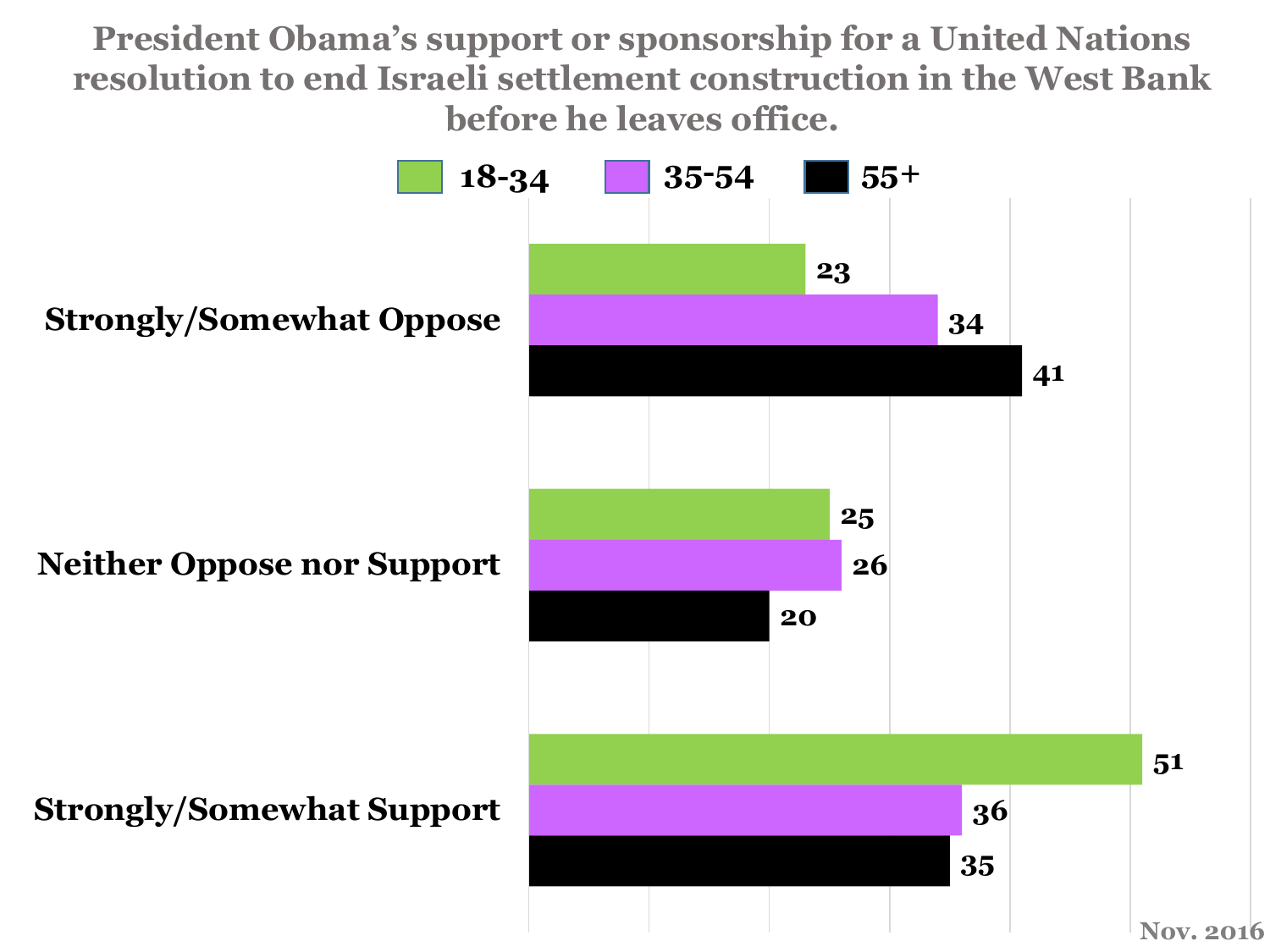**Generally speaking, how much do you agree or disagree with the following statements on the U.S.- Israeli relationship?** 

**Israel is an important ally to the United States as it provides essential military and intelligence cooperation and plays a regional role that's helpful to American interests.**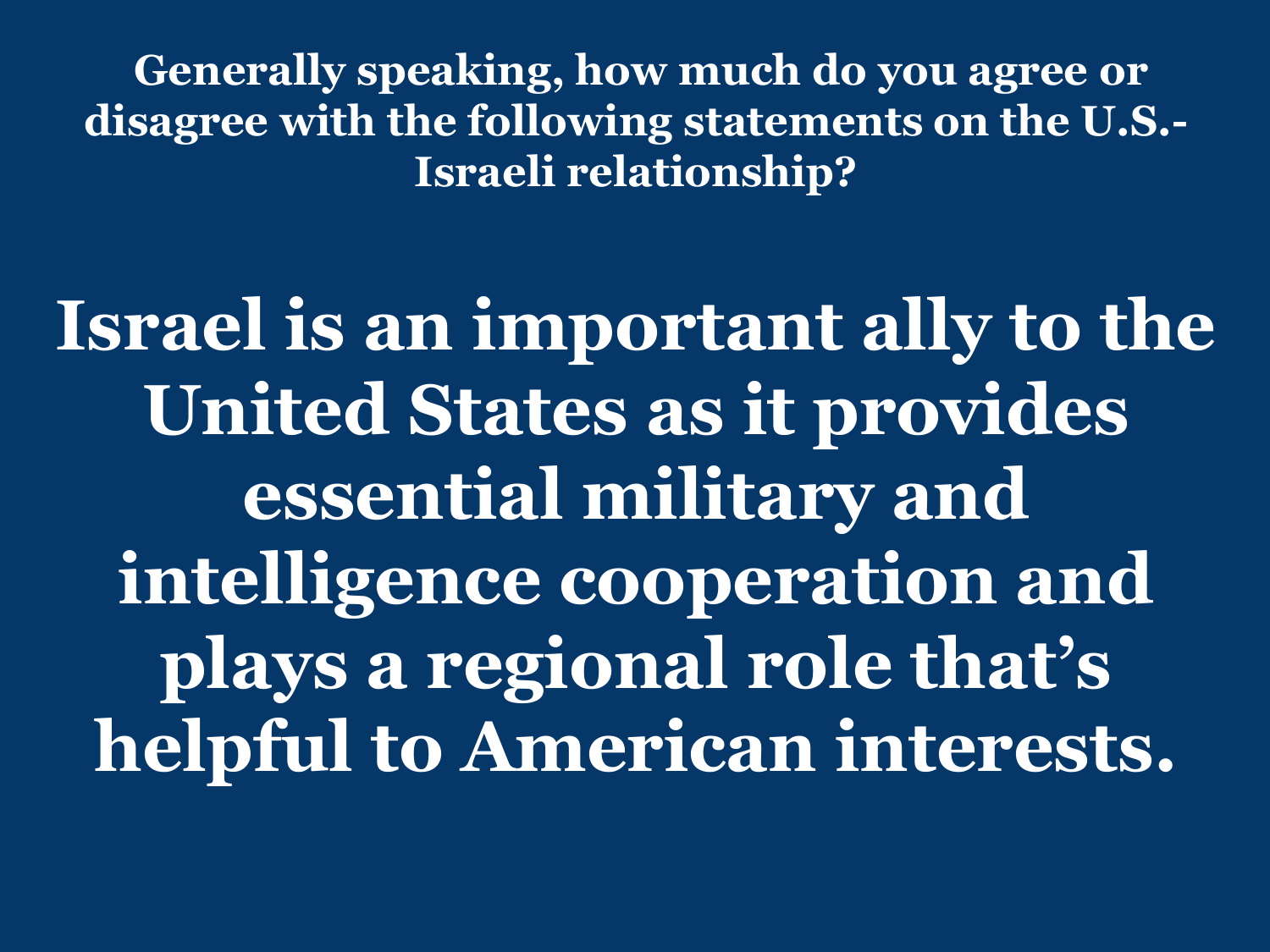**Israel is an important ally to the United States as it provides essential military and intelligence cooperation and plays a regional role that's helpful to American interests**

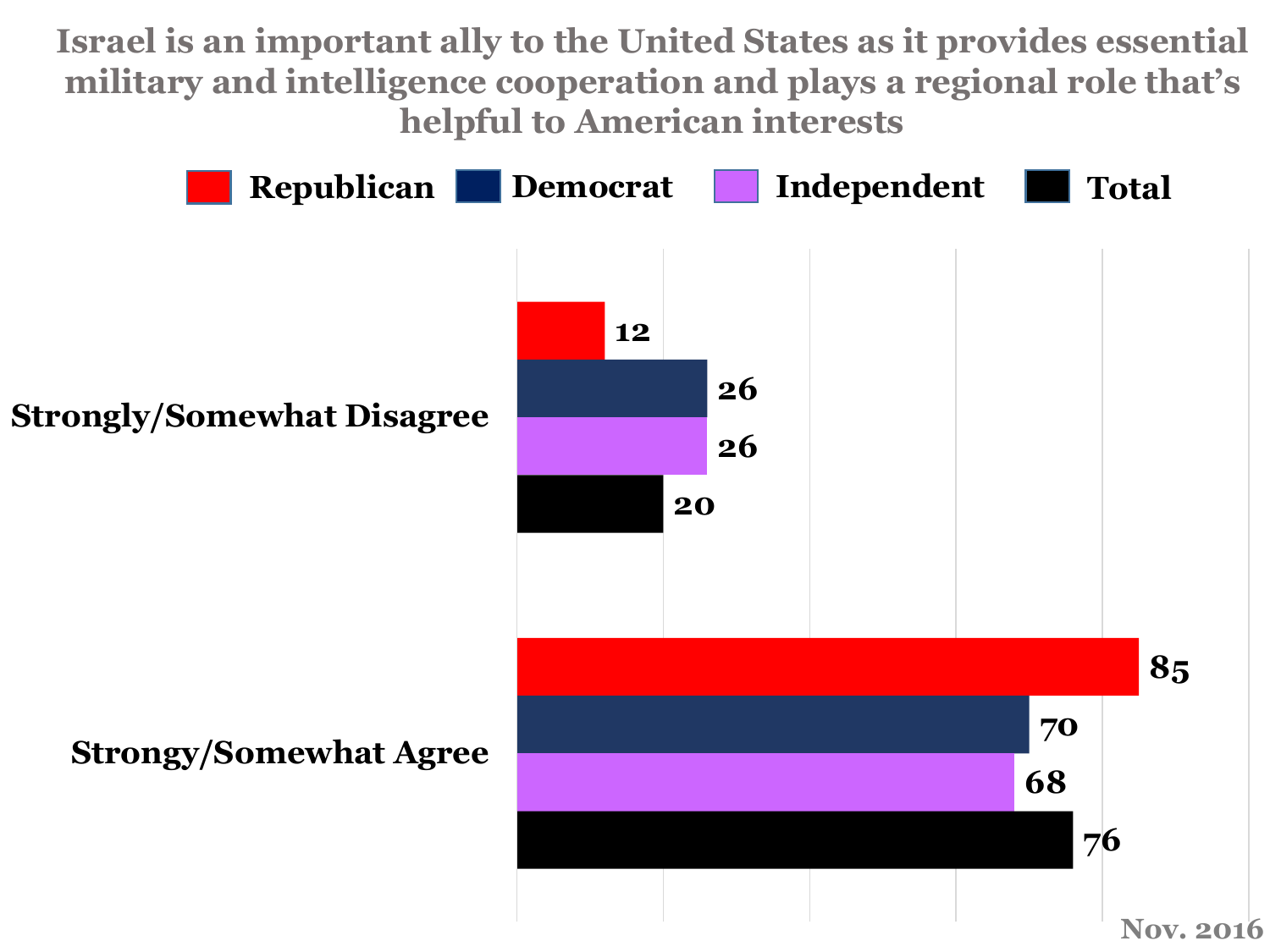**Israel is an important ally to the United States as it provides essential military and intelligence cooperation and plays a regional role that's helpful to American interests**

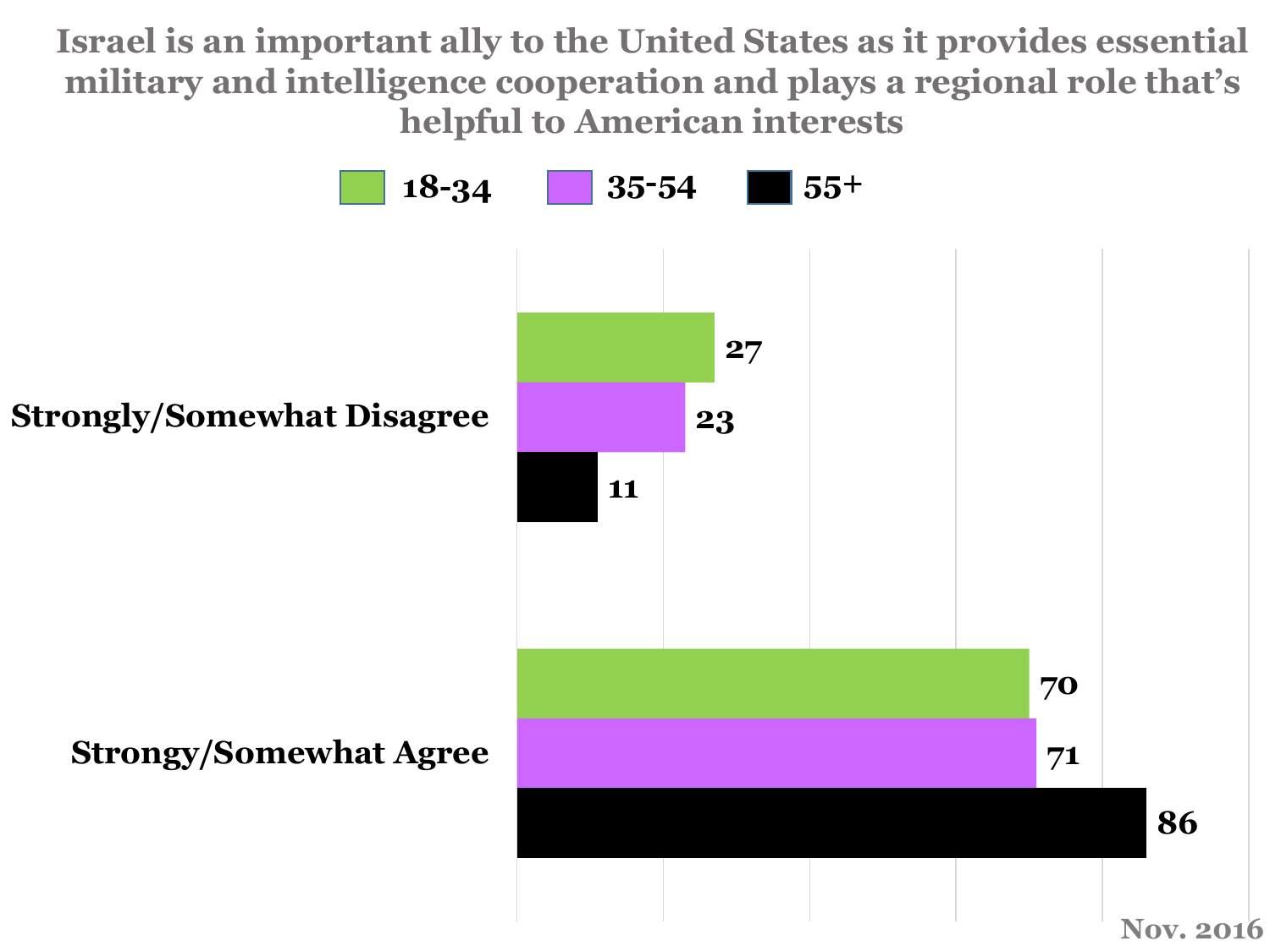**Generally speaking, how much do you agree or disagree with the following statements on the U.S.- Israeli relationship?** 

**Israel is a burden to the U.S. as Israel's actions in the region generate hostility toward the United States in Arab and Muslim-majority countries.**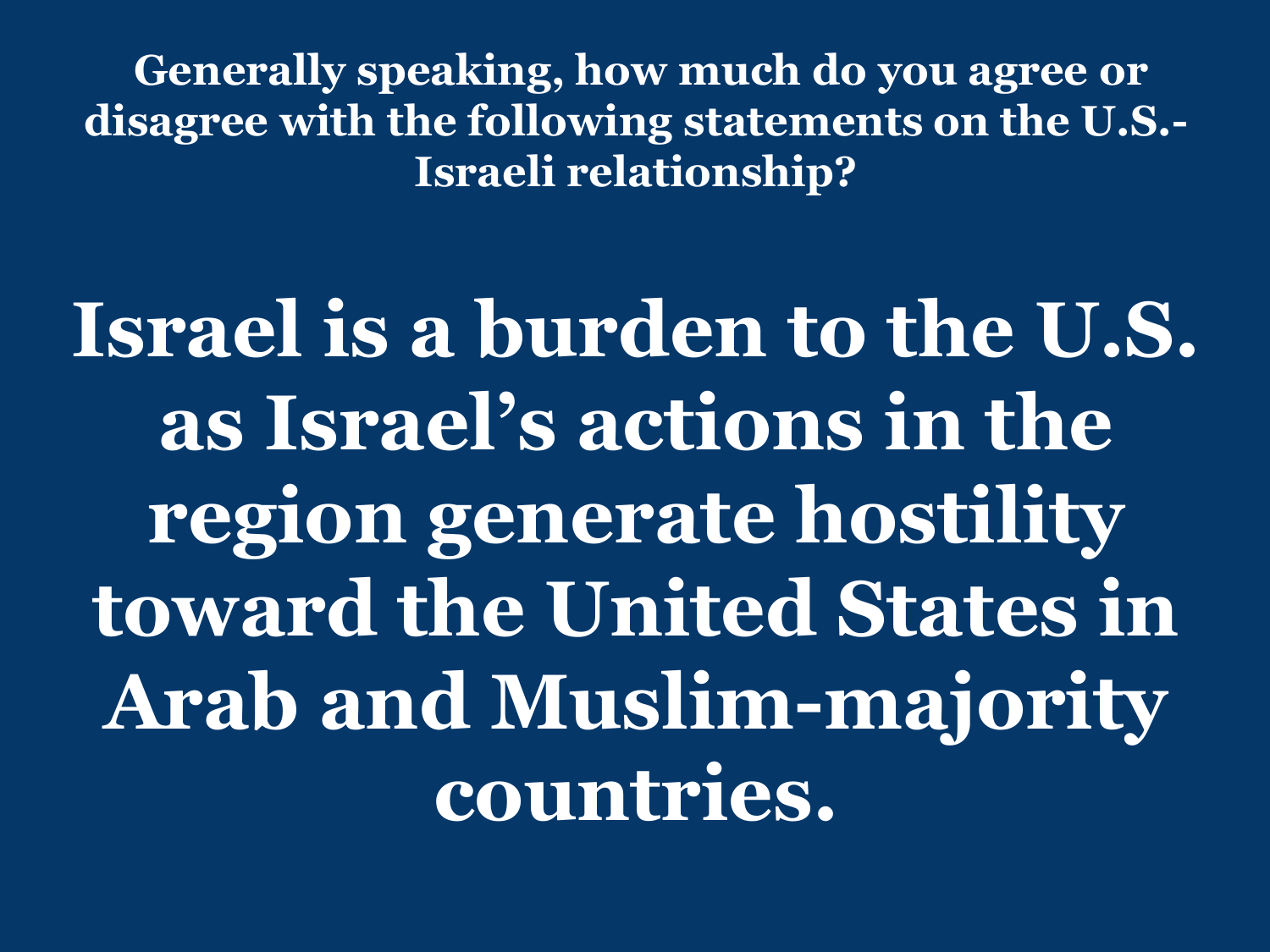#### **Israel is a burden to the U.S. as Israel's actions in the region generate hostility toward the United States in Arab and Muslim-majority countries**

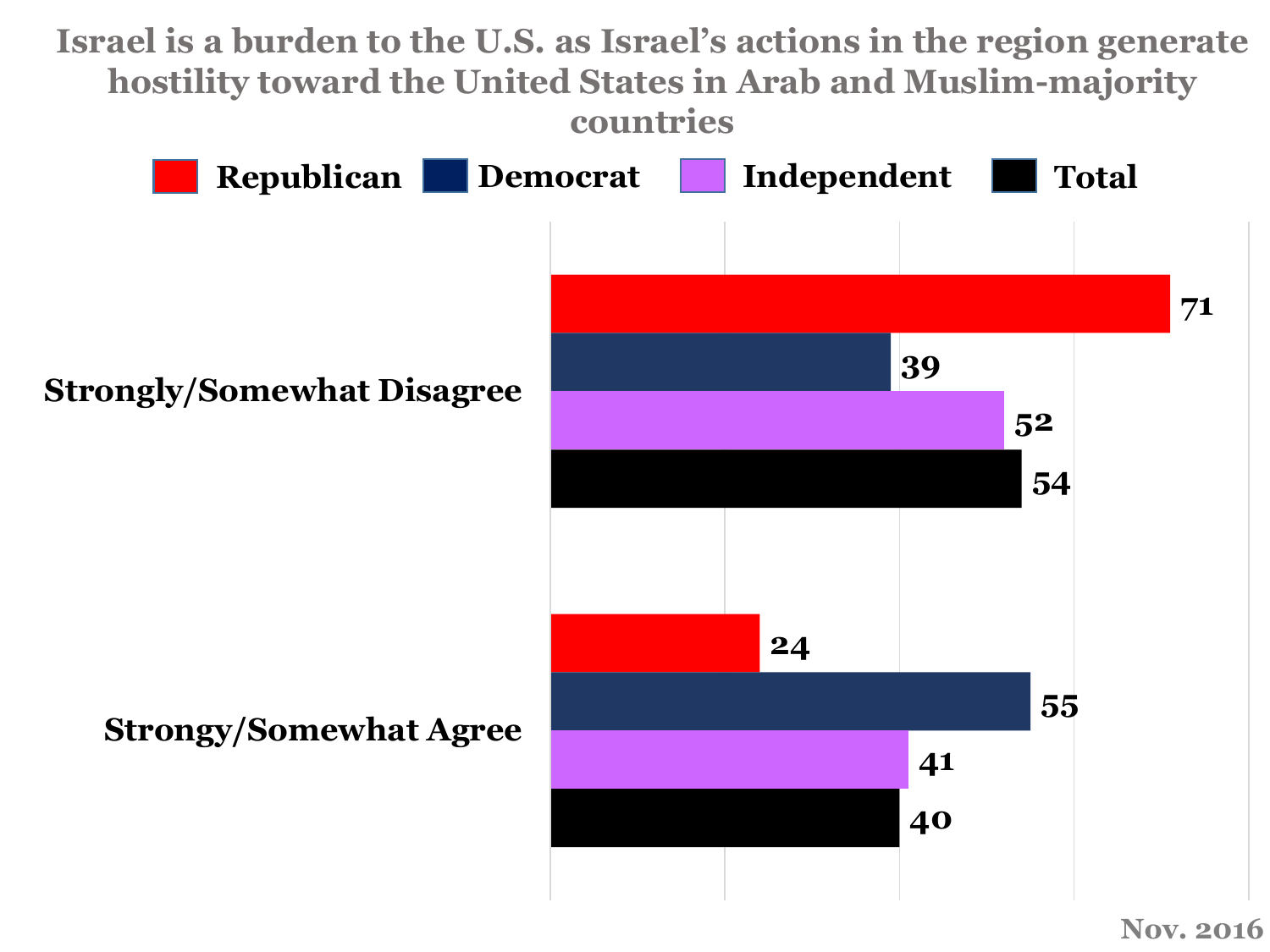#### **Israel is a burden to the U.S. as Israel's actions in the region generate hostility toward the United States in Arab and Muslim-majority countries**

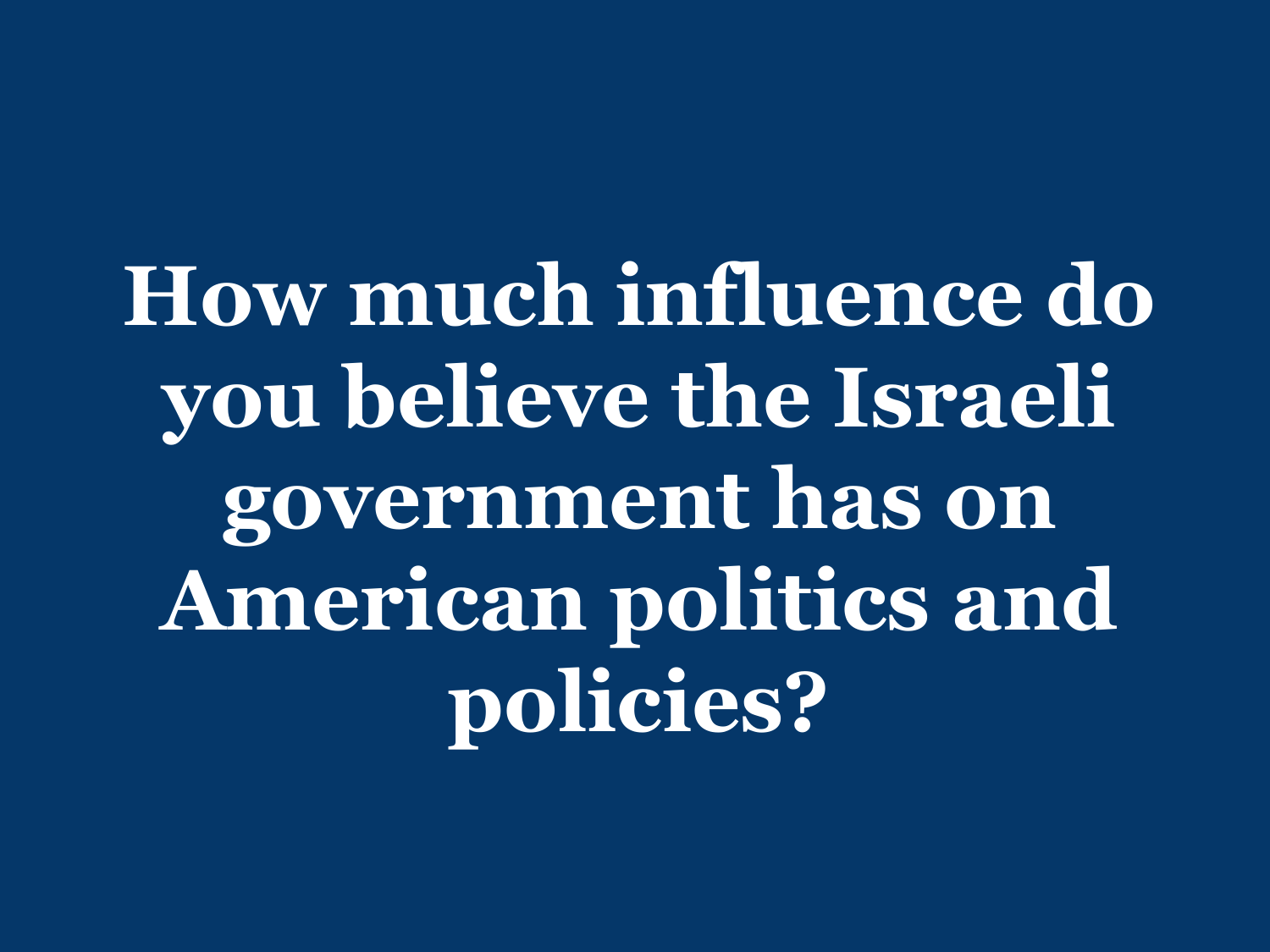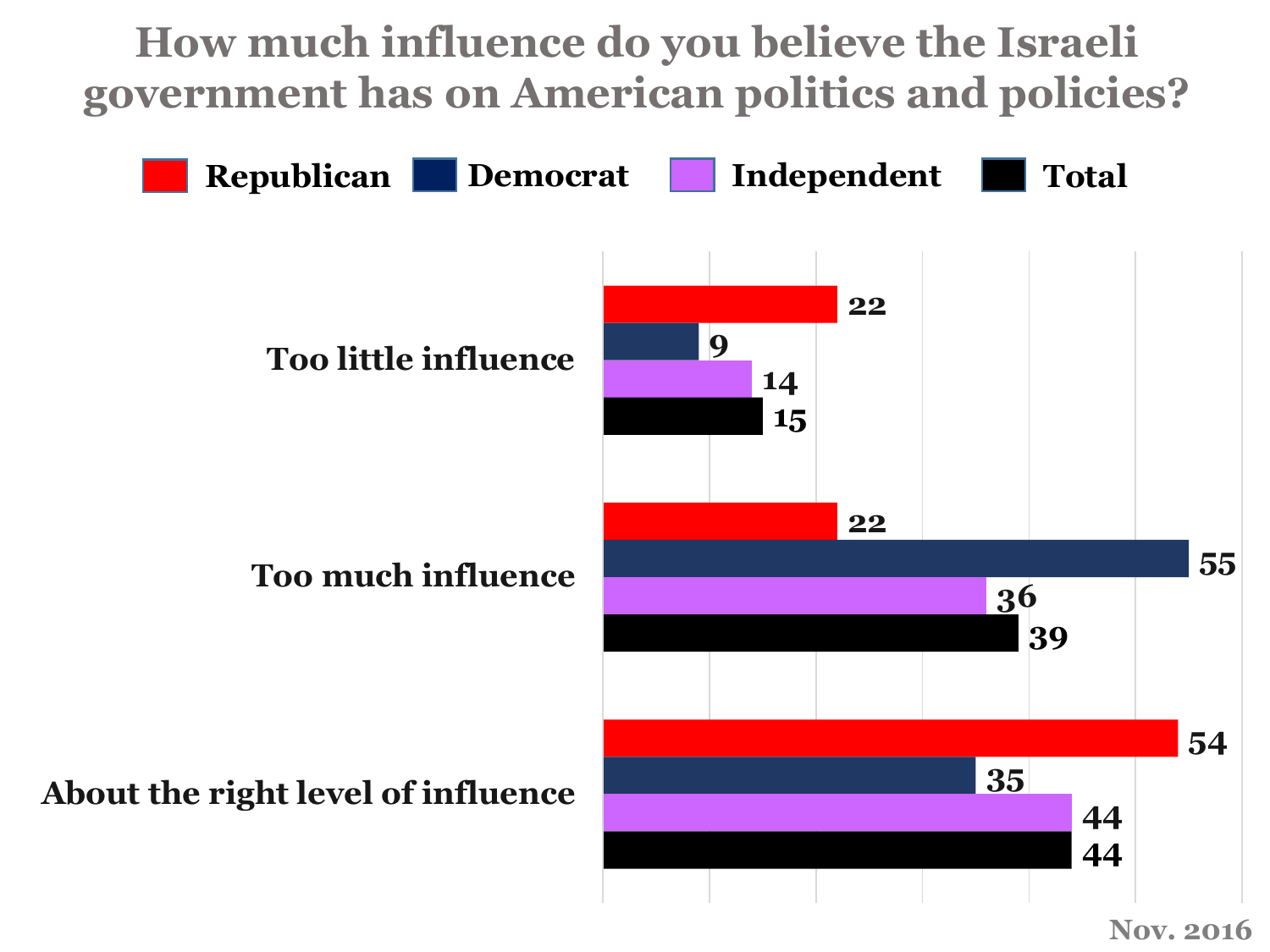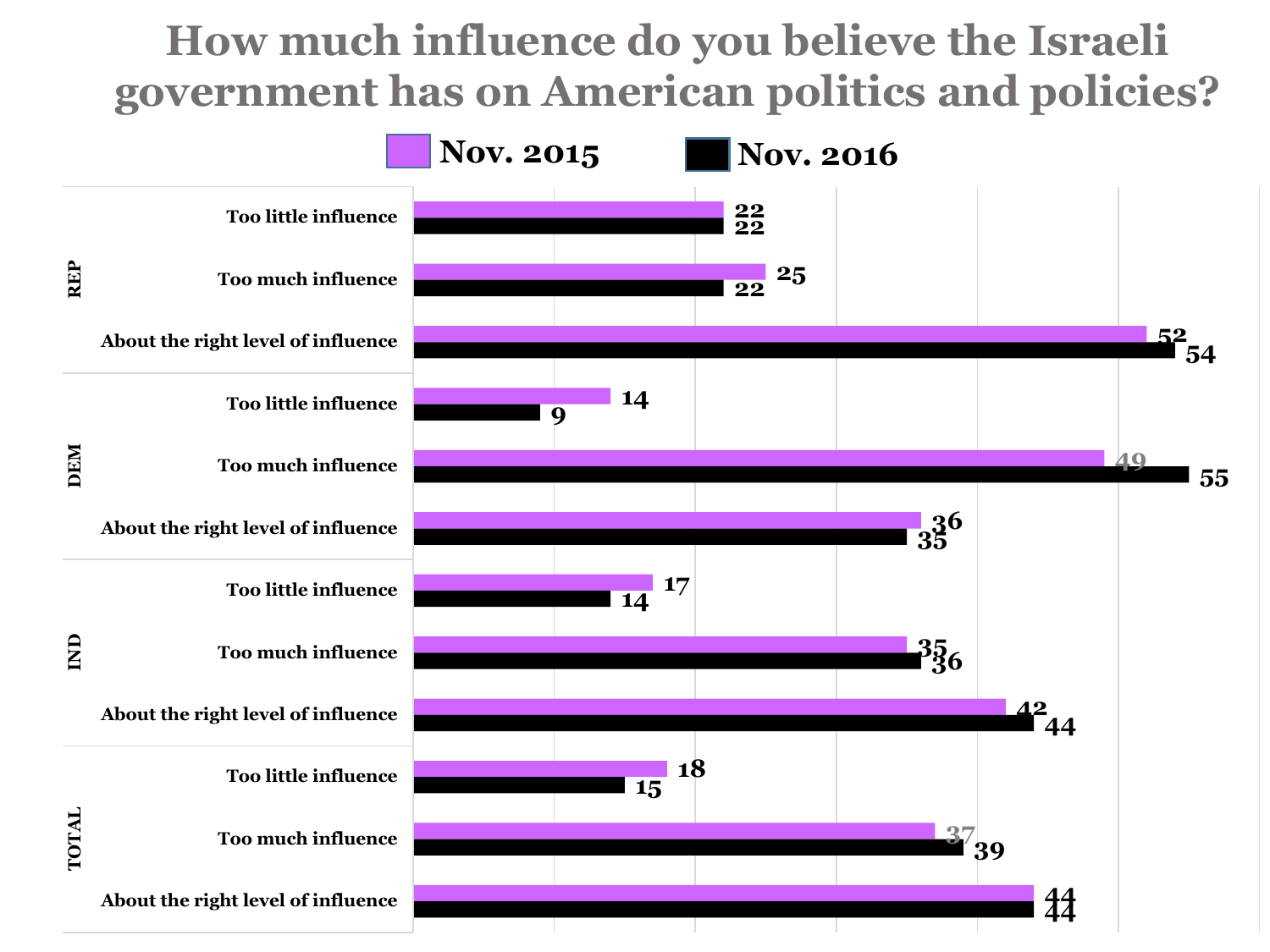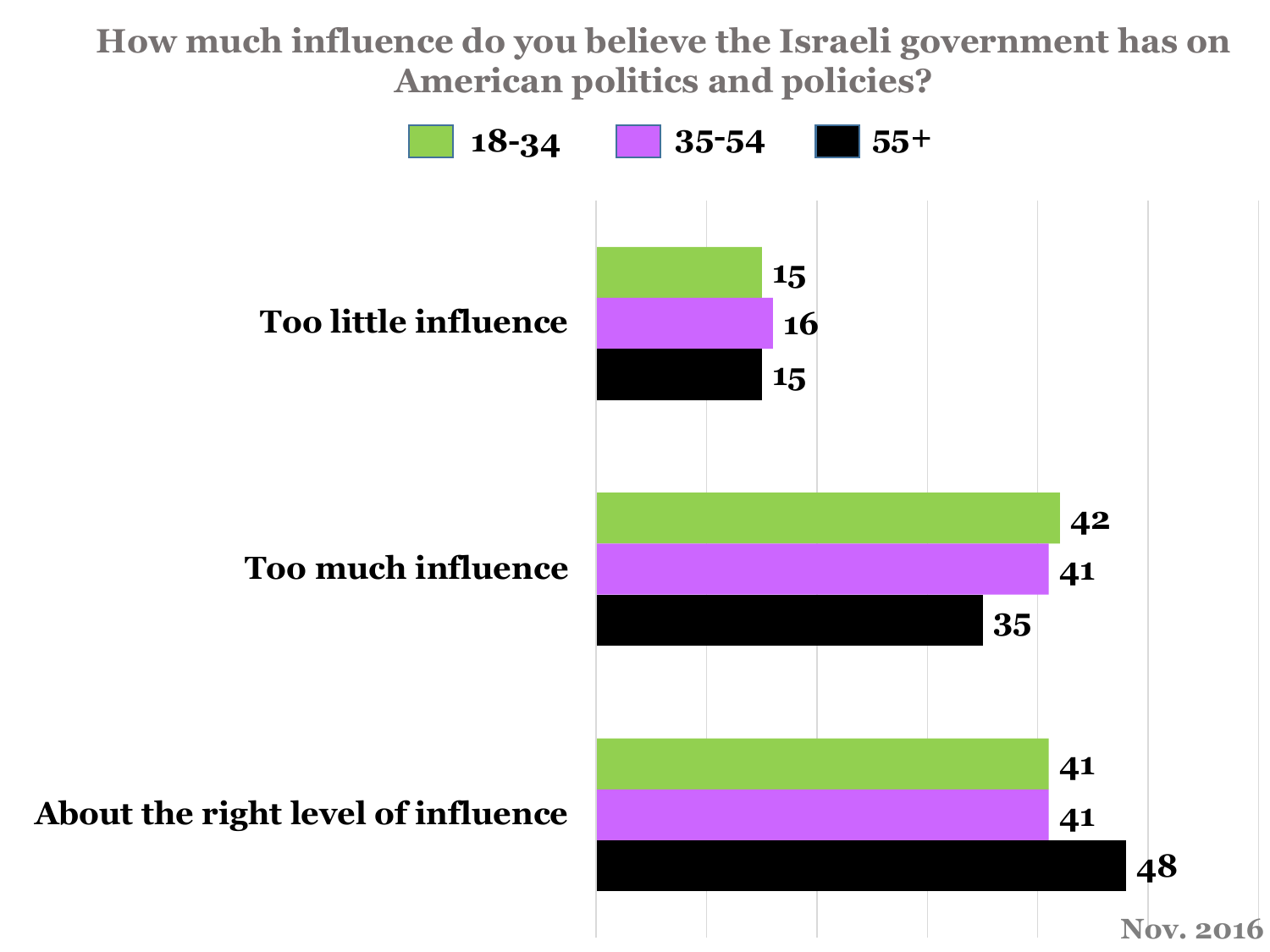## **[Open-Ended Question]**

**Please name a national or world leader you admire most**